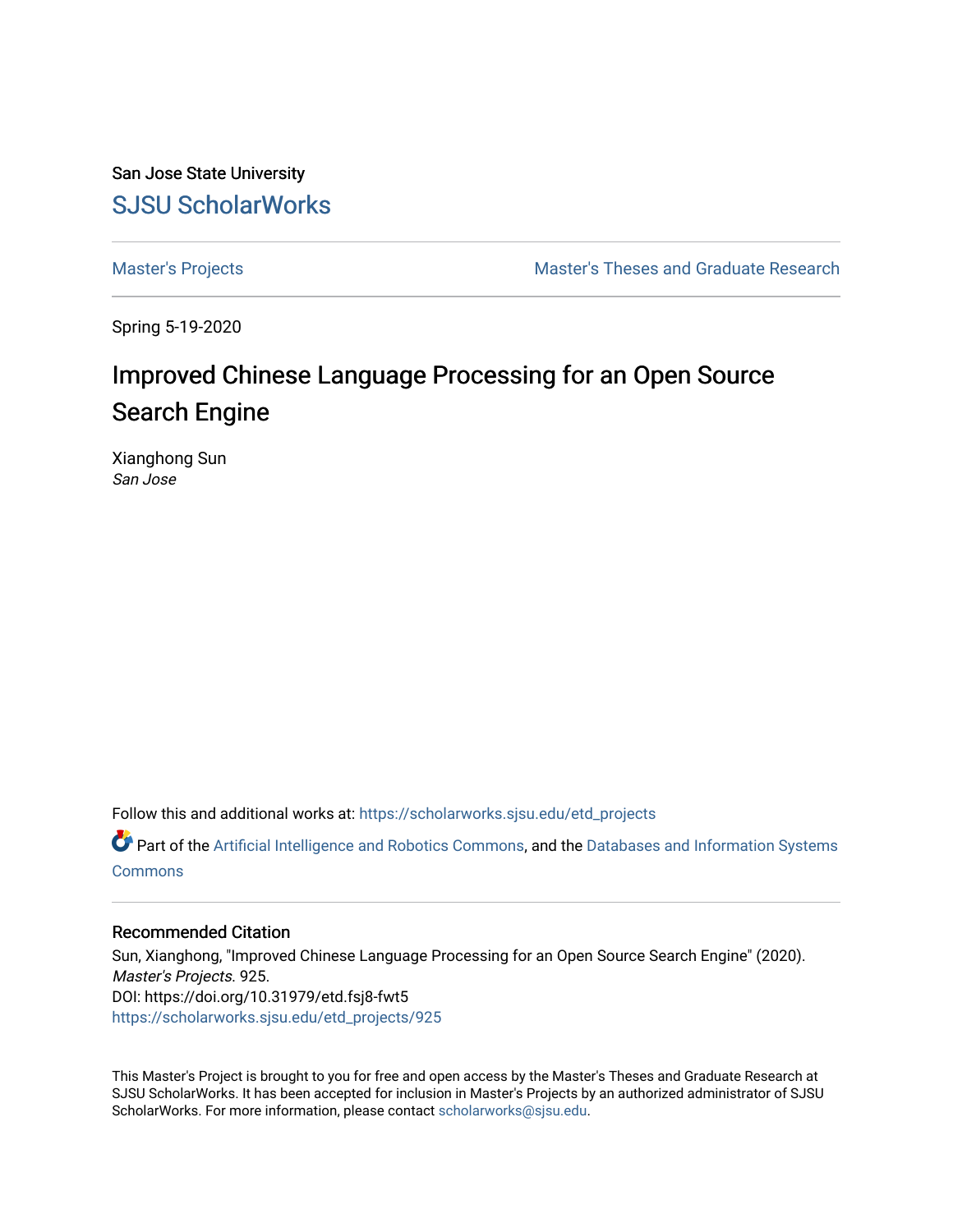Improved Chinese Language Processing for an Open Source Search Engine

A Project

Presented to

The Faculty of the Department of Computer Science

San José State University

In Partial Fulfillment

of the Requirements for the Degree

Master of Science

By

Xianghong Sun

May 2020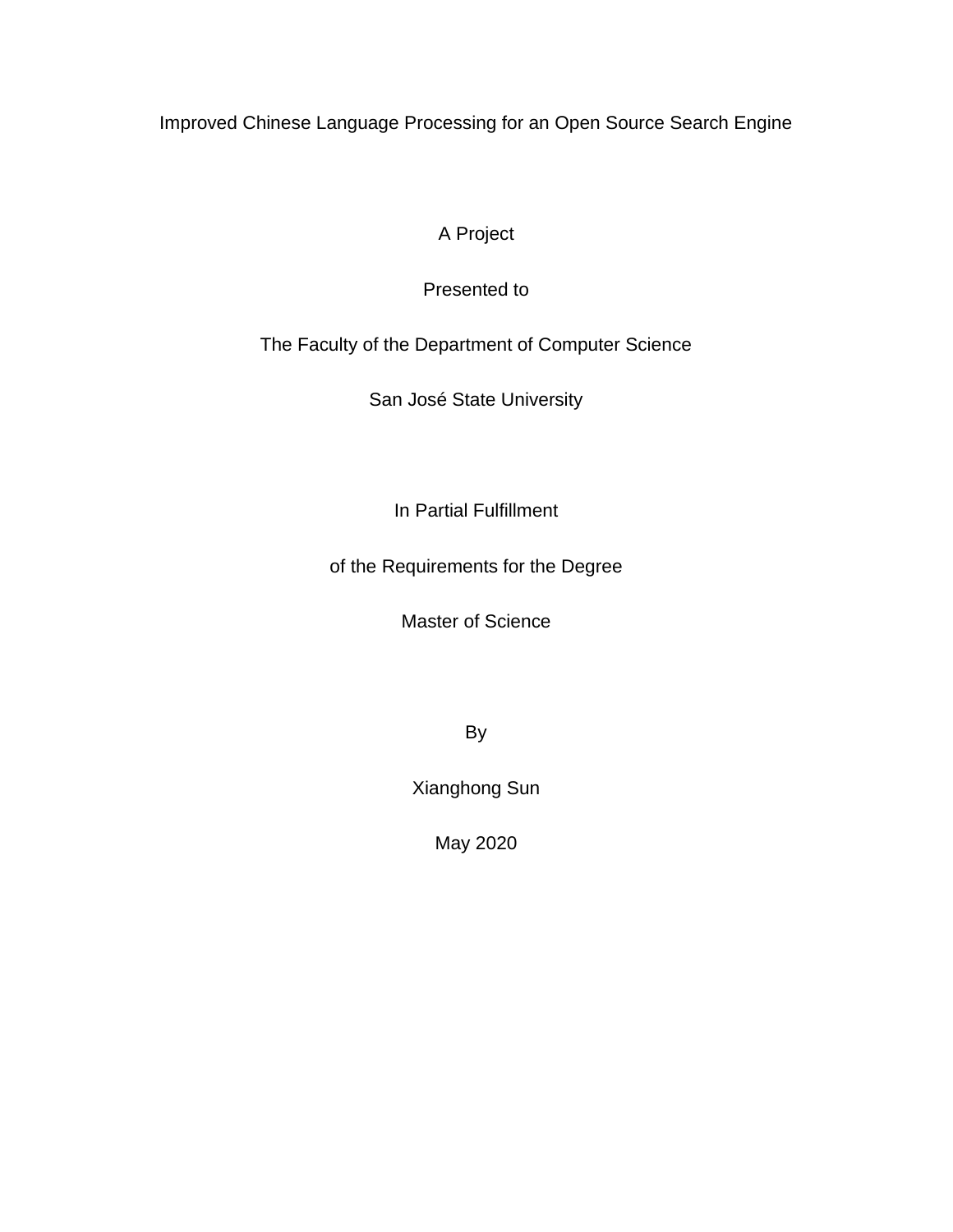© 2020

Xianghong Sun

ALL RIGHTS RESERVED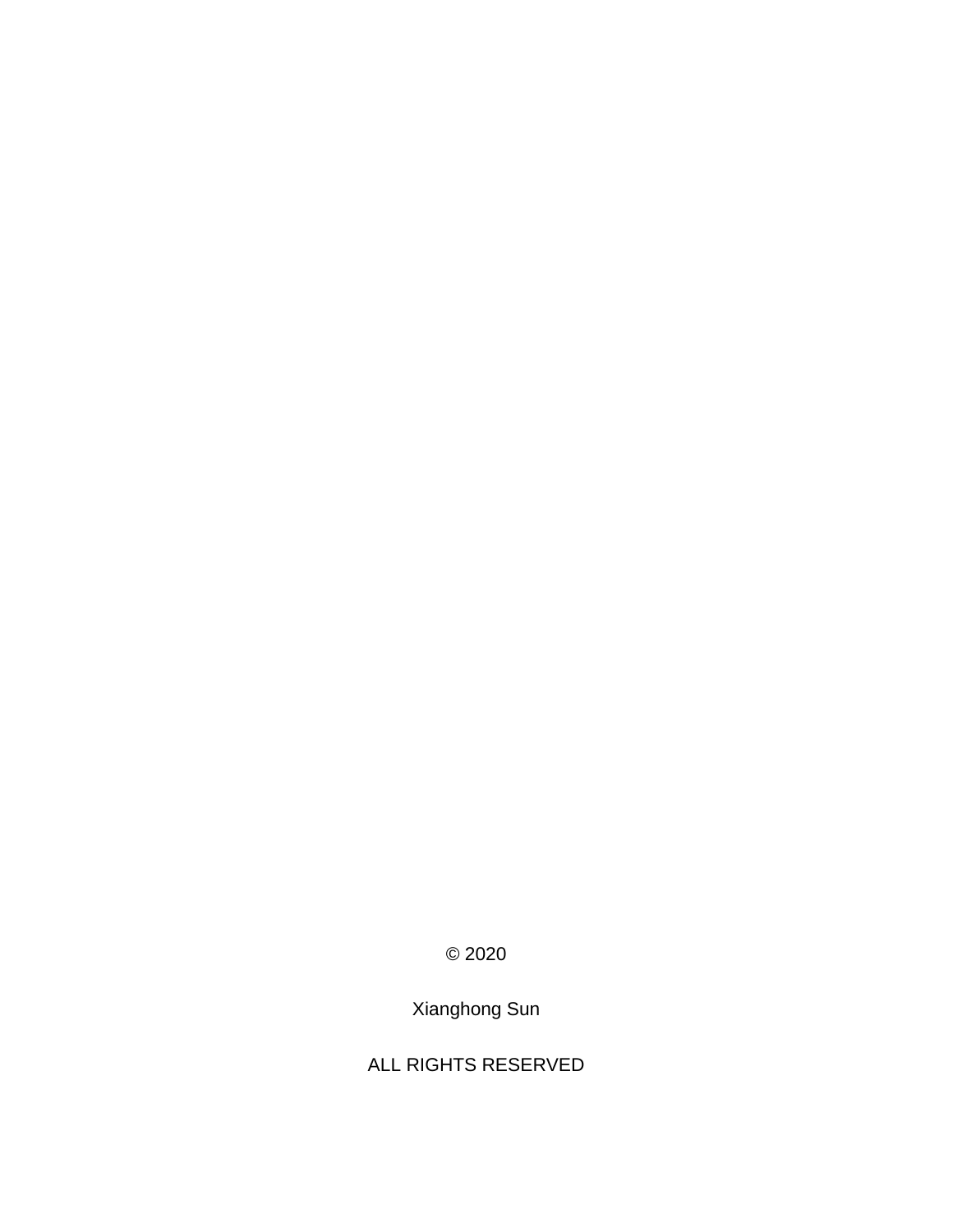The Designated Committee Approves the Project Titled

Improved Chinese Language Processing for an Open Source Search Engine

by

Xianghong Sun

APPROVED FOR THE DEPARTMENT OF COMPUTER SCIENCE

SAN JOSÉ STATE UNIVERSITY

May 2020

Dr. Chris Pollett Department of Computer Science

Dr. Robert Chun Department of Computer Science

Dr. Mike Wu Department of Computer Science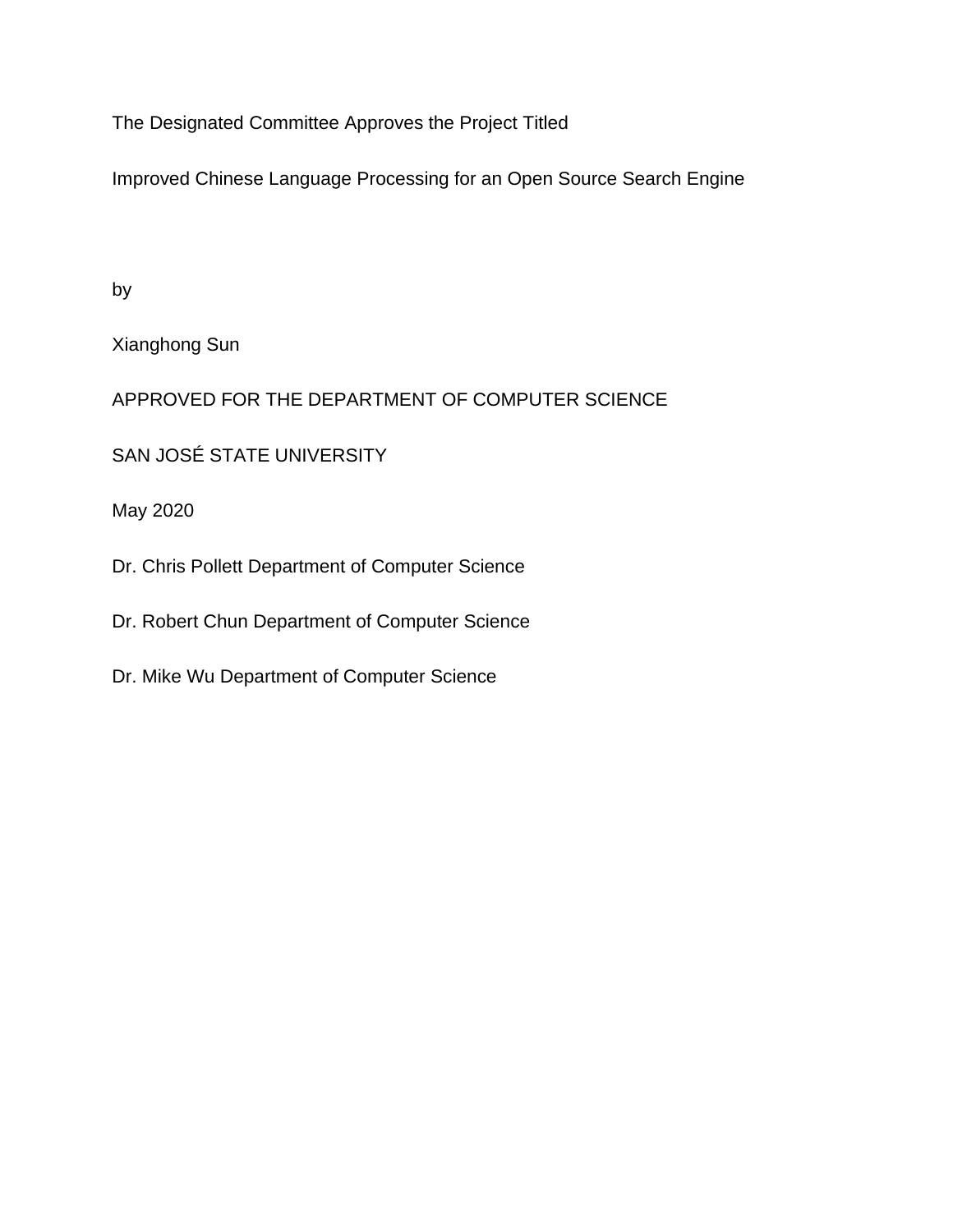# Acknowledgement

First, I would like to thank Dr. Chris Pollett, my advisor, for the help, guidance through the project.

Second, I would like to thank my committee members, Dr. Robert Chun, and Dr. Mike Wu, for all the time and feedbacks for my project.

Last, I would like to thank my family for all the support for my academics.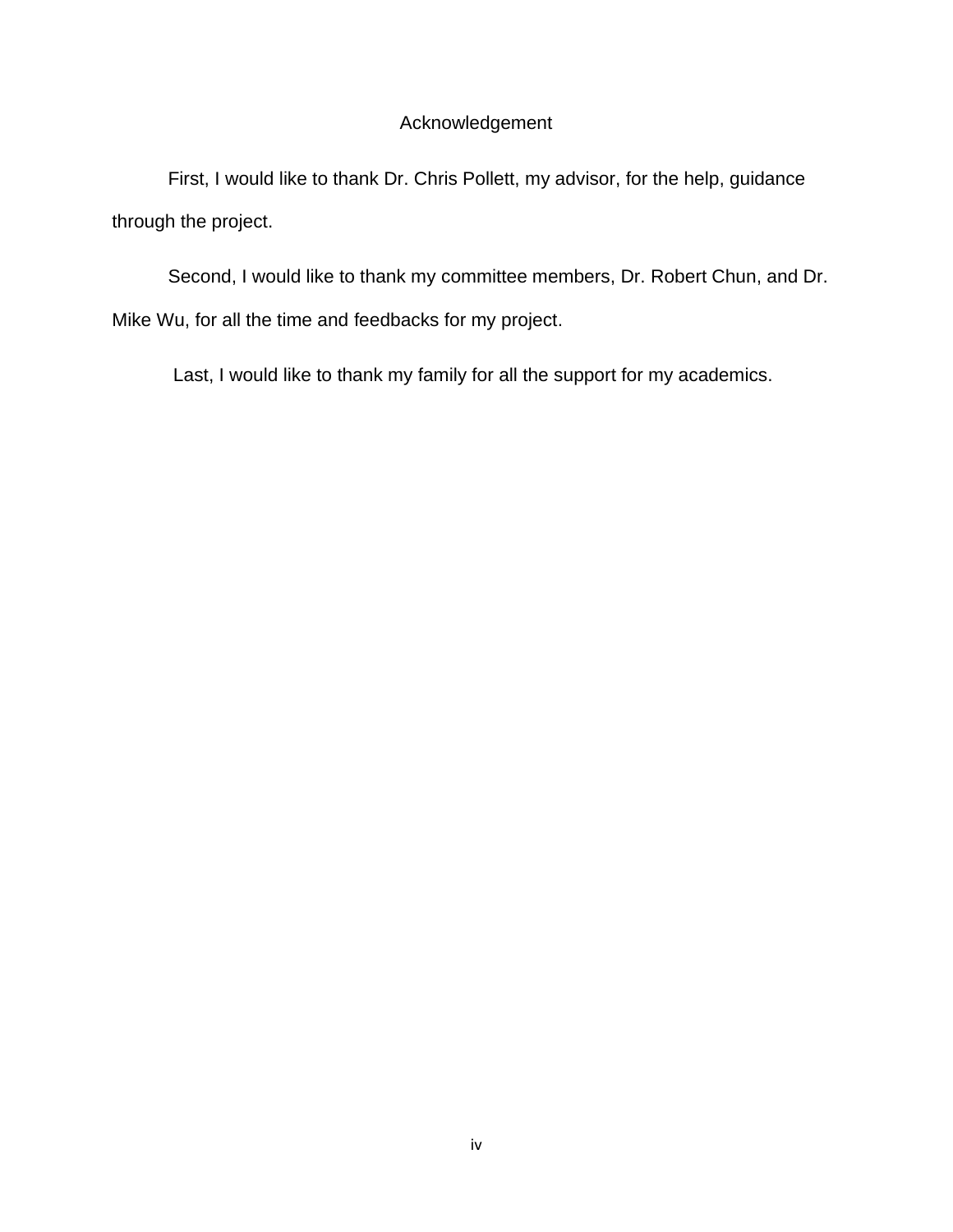#### ABSTRACT

Natural Language Processing (NLP) is the process of computers analyzing on human languages. There are also many areas in NLP. Some of the areas include speech recognition, natural language understanding, and natural language generation.

Information retrieval and natural language processing for Asians languages has its own unique set of challenges not present for Indo-European languages. Some of these are text segmentation, named entity recognition in unsegmented text, and part of speech tagging. In this report, we describe our implementation of and experiments with improving the Chinese language processing sub-component of an open source search engine, Yioop. In particular, we rewrote and improved the following sub-systems of Yioop to try to make them as state-of-the-art as possible: Chinese text segmentation, Part-of-speech (POS) tagging, Named Entity Recognition (NER), and Question and Answering System.

Compared to the previous system we had a 9% improvement on Chinese words Segmentation accuracy. We built POS tagging with 89% accuracy. And We implement NER System with 76% accuracy.

**Key words: Natural Language Processing, Chinese, Chinese Words Segmentation, Part-of-Speech Tagging, Named Entity Recognition, Question Answering System**

v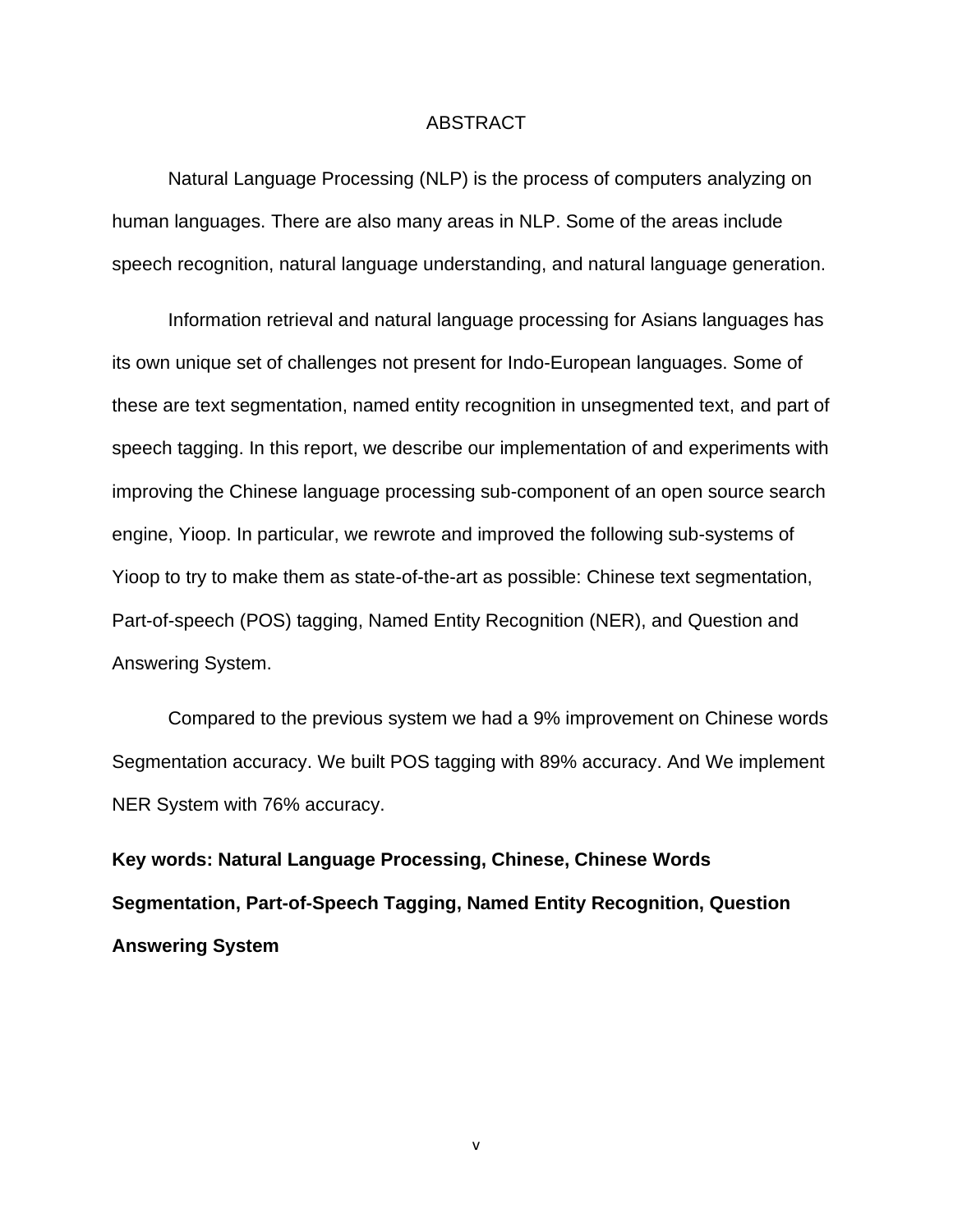# TABLE OF CONTENTS

- 1. Introduction
- 2. Background
	- 2.1Chinese Text Segmentation
		- 2.1.1 History of Chinese Segmentation
		- 2.1.2 Current Chinese Segmentation in Yioop
	- 2.2Chinese POS Tagging
		- 2.2.1 History of POS tagging
		- 2.2.2 Current POS tagging in Yioop
	- 2.3Chinese Named Entity Recognition
		- 2.3.1 History of NER
		- 2.3.2 Current NER in Yioop
	- 2.4Chinese Question and Answering
		- 2.4.1 History of QA
		- 2.4.2 Current QA in Yioop
- 3. Design & Implementation
	- 3.1Chinese Segmentation
		- 3.1.1 Design of the model
		- 3.1.2 Implementation detail
		- 3.1.3 Enhancement
	- 3.2POS tagging
		- 3.2.1 Design of the model
		- 3.2.2 Implementation detail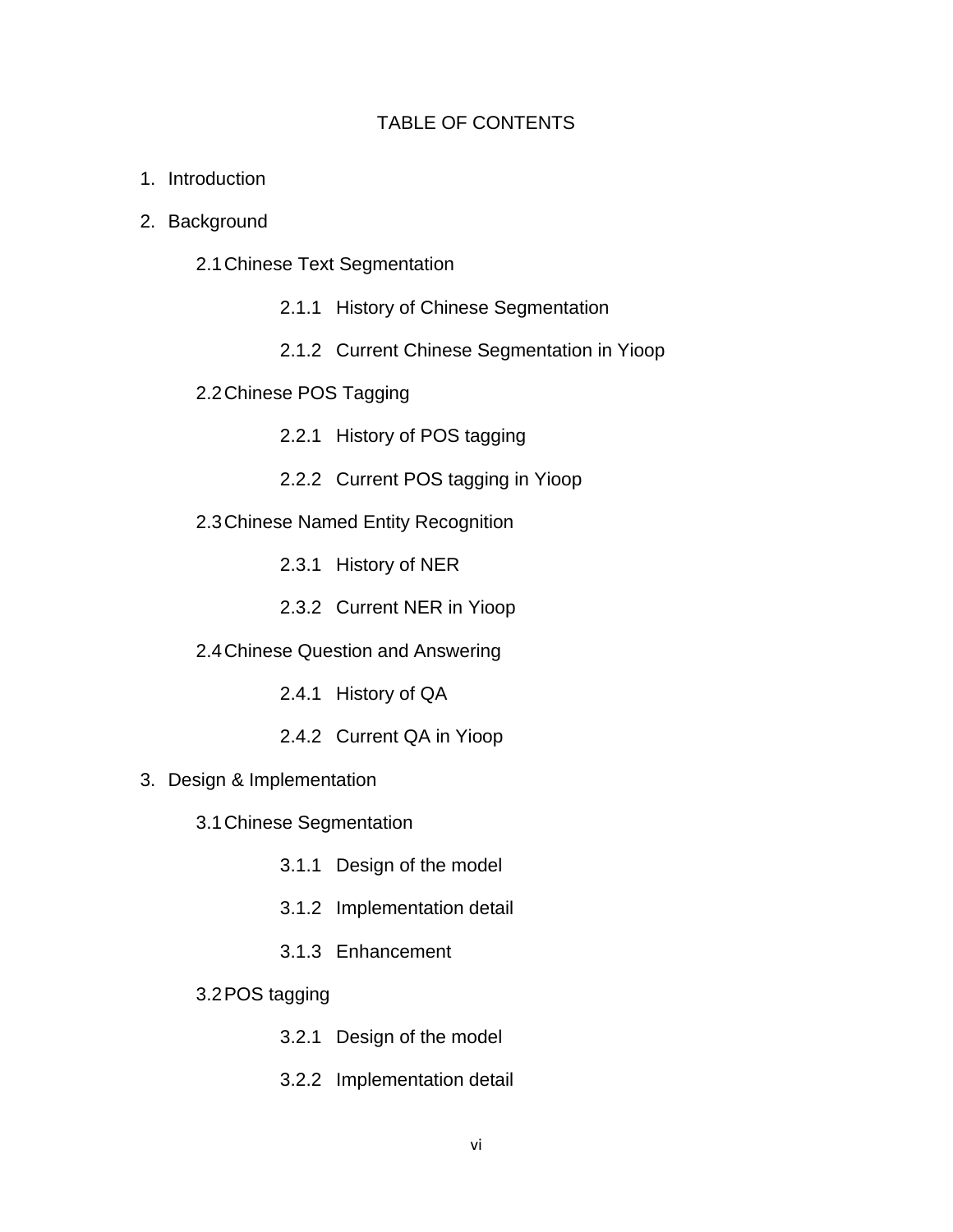# 3.2.3 Enhancement

# 3.3NER

- 3.3.1 Design
- 3.4Question and Answering System
	- 3.4.1 Design
	- 3.4.2 Implementation detail
- 4. Experimental Results
	- 4.1Chinese Segmentation
	- 4.2POS tagging
	- 4.3NER
	- 4.4QA
- 5. Conclusion and Future Work
- 6. References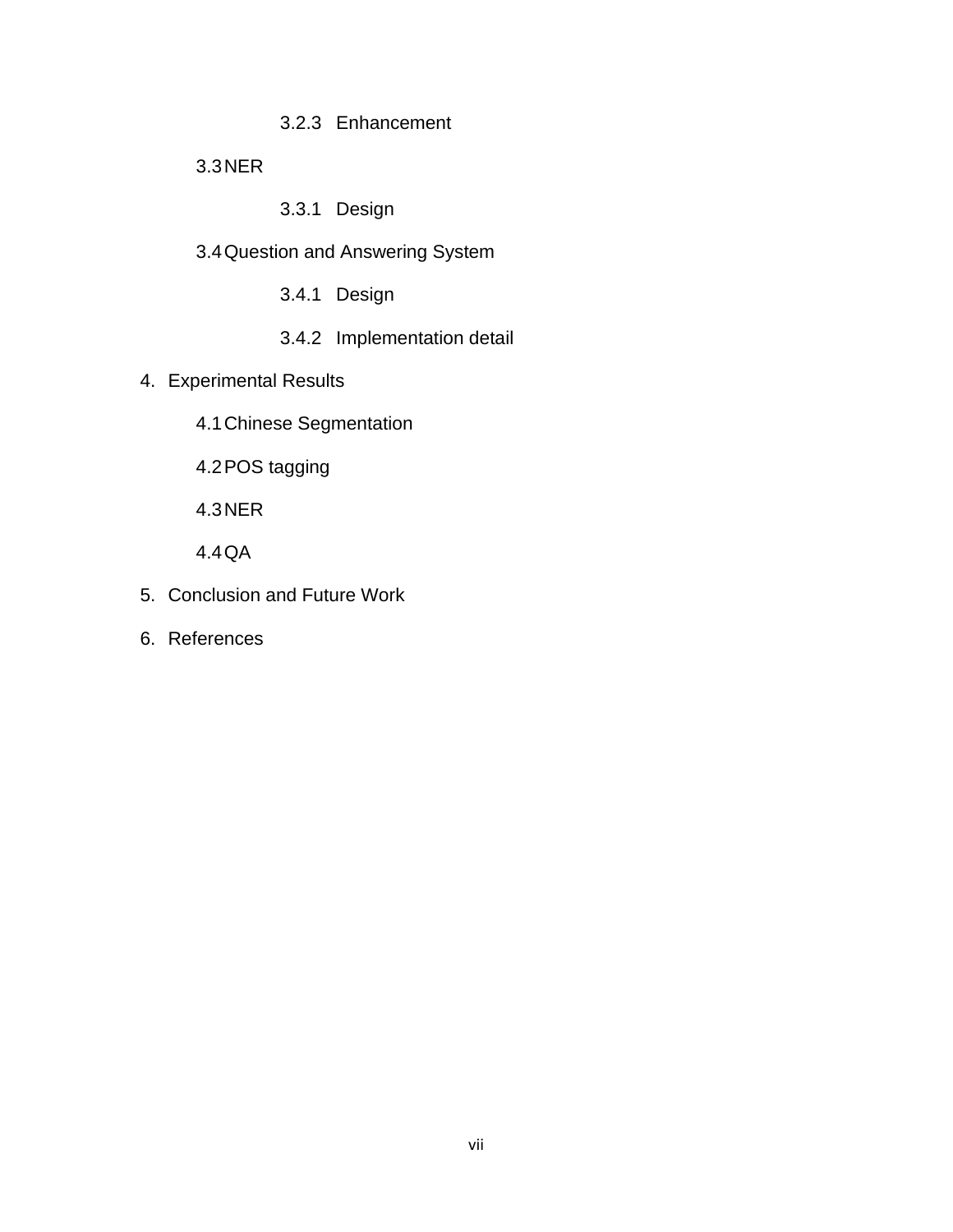# List of Figures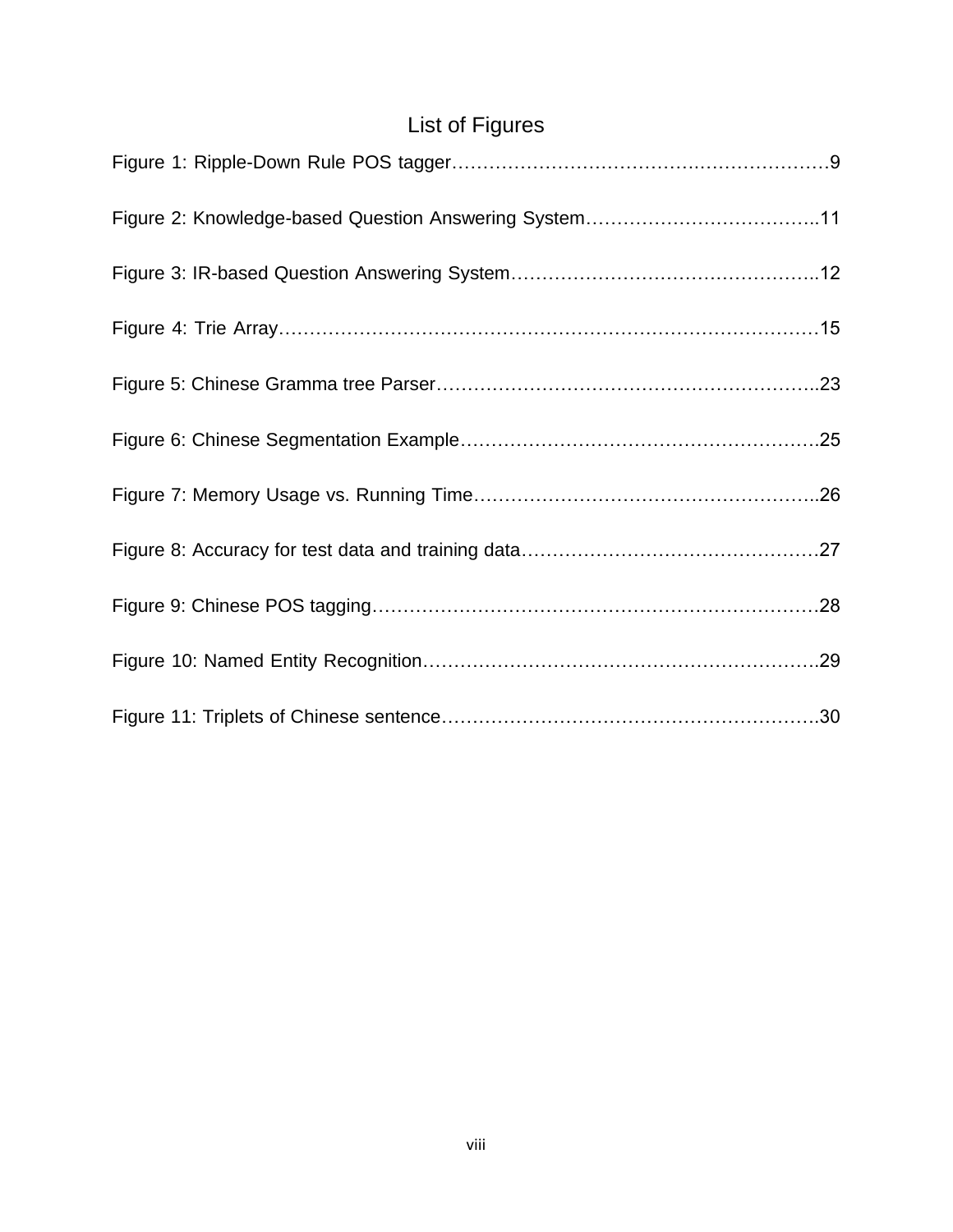#### **Introduction**

Almost everyone uses search engines, such as Google and Bing. When users search something in a search engine, the search engine needs to fetch the related documents by looking for the keywords and return the results in relatively short time. Yioop is an open source search engine software written in PHP. It provides many features, such as search results, media services, social groups, blogs, and wikis. In order to process the documents from different languages, many NLP techniques are needed. For example, if the user is entering a question in Chinese, the engine needs to segment the sentence, generate the key words, fetch the database to find the results, and extra the answer, etc. How good the engine can process depends on how good each feature is implemented.

In this project, four features are implemented. They are focused in Chinese language, but they can be extended to other languages. Four features include term Segmentation, POS tagging, NER, and Question and Answering. In this paper, I am going to introduce how those four features are implemented, what models do I use, and how accurate they are one after another.

It is natural that the word segmentation is the first step in Chinese NLP. Different from most western language, some Asian languages, such as Chinese or Japanese, do not have a word delimiter between words. English has spaces between words while Chinese does not. Chinese text consists of a continues string of Chinese characters, which causes ambiguous. As a native Chinese, I sometimes feel hard to segment some strings of Chinese text. Since it is the beginning step in the process, it is overall the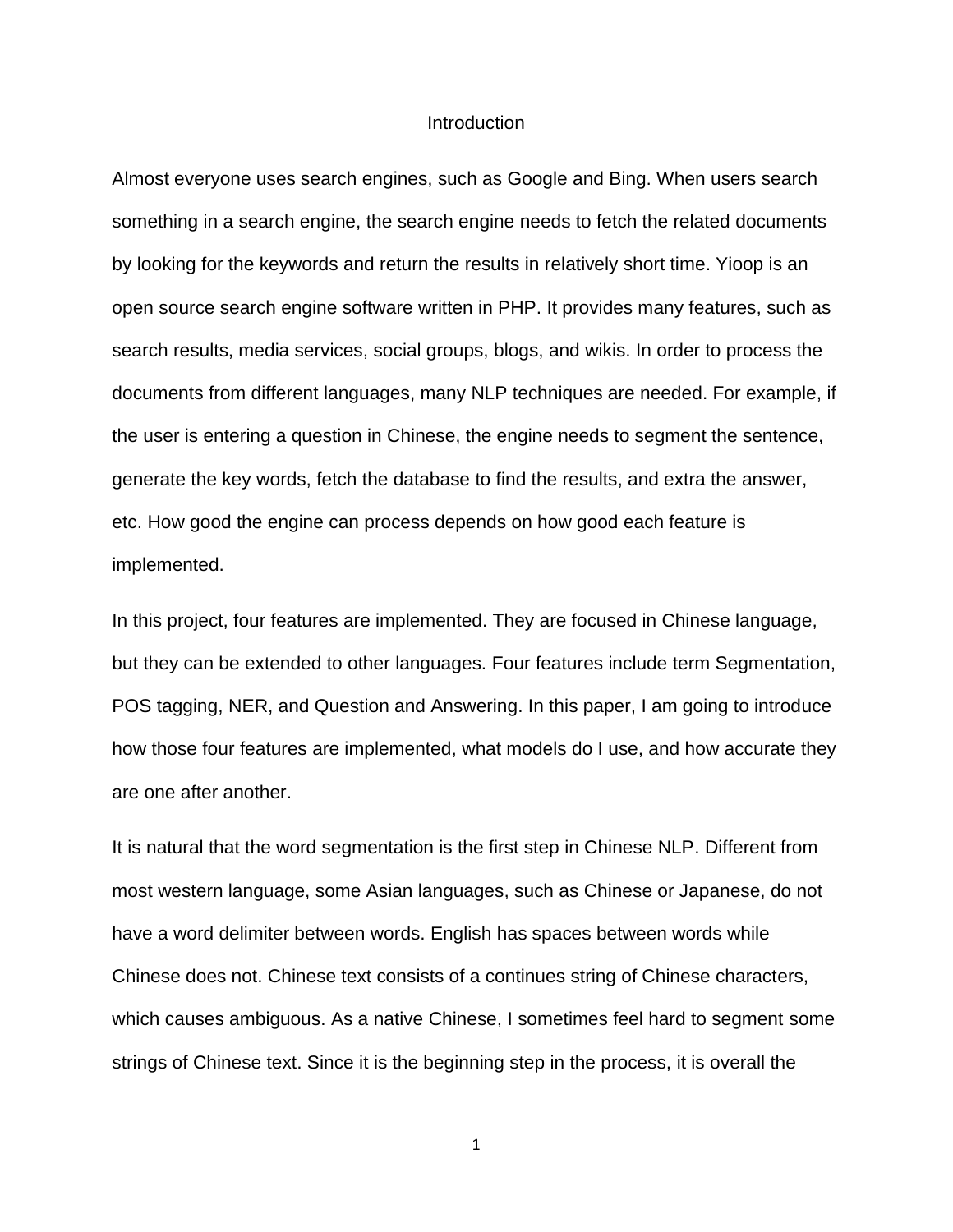most important feature. If it does not work properly, such as having a low accuracy, the other features that depends on it will also have a low accuracy.

The algorithm for Chinese Segmentation in current Yioop system is reverse maximum matching algorithm. It is one of the most efficient algorithms to segment Chinese, but it does not have a good accuracy compared to the latest research. So, I improved this feature by implementing a Stochastic Finite-State Word-Segmenter that segments Chinese based on the term weights. It significantly improves the current Chinese Segmentation System.

The Chinese Part-of-Speech tagging is also an important feature in Chinese NLP. It does not directly solve any NLP problem, but it is very helpful in approaching other tasks. And, it would be used in my Question and Answering System to rank the keywords of the questions. Some words are more important than other words in questions. For example, nouns are the most important words, while adjectives and verbs are less important.

There was no POS tagger for Chinese in Yioop System. The POS tagger for English are rule-based (ripple-down rules). Ripple-down rules have a very complex structure. It can figure out the POS tag by searching the surrounding words. Currently, most of the researches of POS tagging focuses on Machine Learning (ML). However, Yioop System did not have the right ML libraries for me to do this way. So, I implemented a simple machine learning model and train the data.

The Named Entity Recognizer (NER) is a feature that categories the entities in the text, mainly including person names, locations, and organization names. In more complex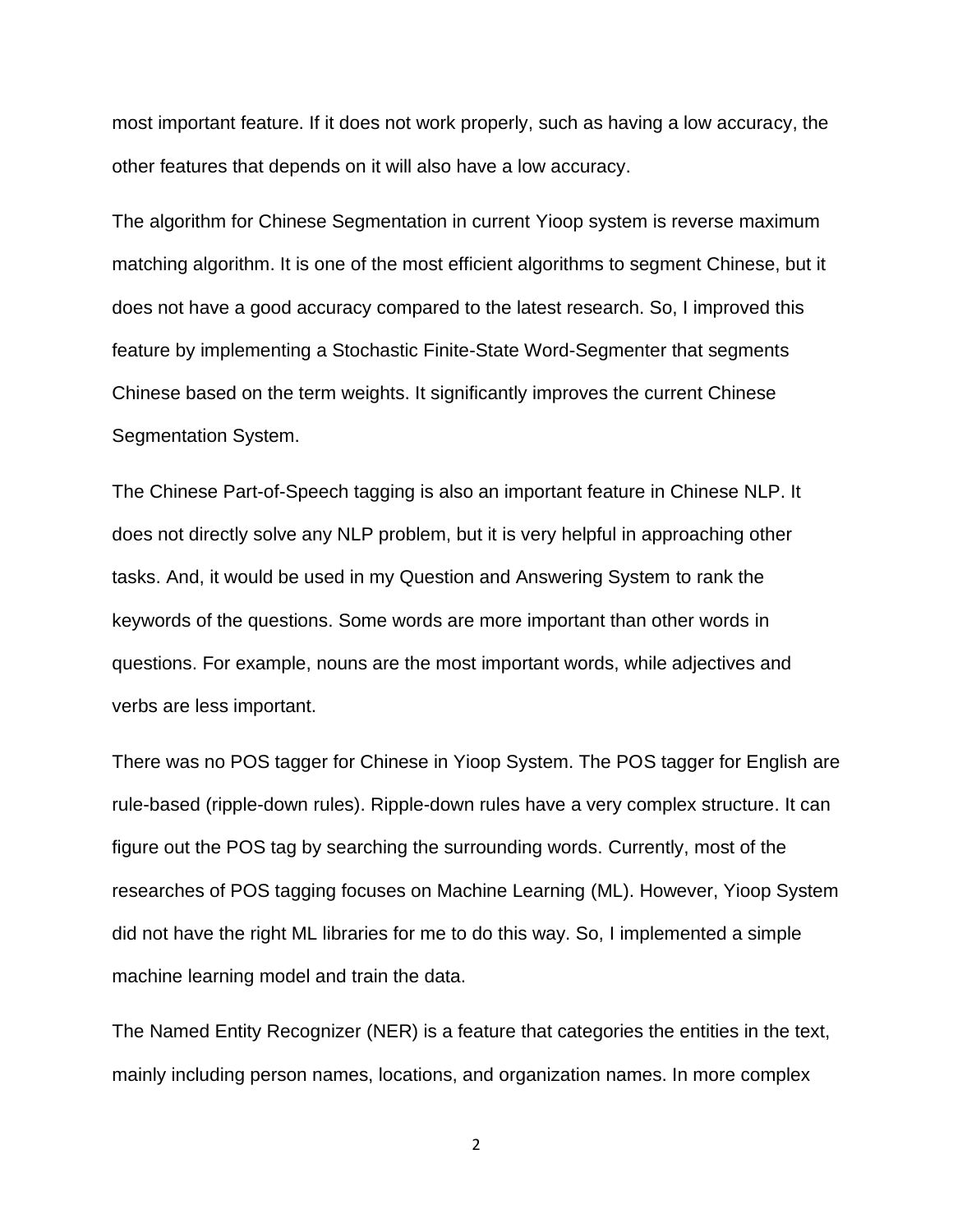system, there are more types to classify. The usage of the NER is to let computer "understand" what the text is about. Is the text telling about a person, a location, an organization, or some of them? In question and answering system, it is very important to figure out what the question is asking for.

Yioop system did not have a well-behaved named entity recognition system. It crawled Wikipedia and indexed all the titles to be the entity names. However, it had no idea whether the entity was a name, location or organization. In machine learning, NER is considered a classifier, so I built another simple ML model to approach this issue.

The last and most difficult feature in this project is the question and answering system. It combines all the features from above to make it work. A Question and Answering System is to automatically answer questions asked by human in natural languages. The basic steps of this system are defining the question type, searching related documents, and extracting the answer. My project focused on the factoid questions, so it will not answer very complex questions.

Yioop system did have a basic question and answering system, called triplet. It is a knowledge-based question answering system. The knowledges are retrieved from webs. It figures out the subject, predicate, object of the sentence. Some of the questions can be answered by this format. But this system exists a problem that it does not know what the focus of question is. For example, "Who is John Smith?" might be answered as "John Smith is 27 years old" because the answer follows the syntax of "John Smith is …".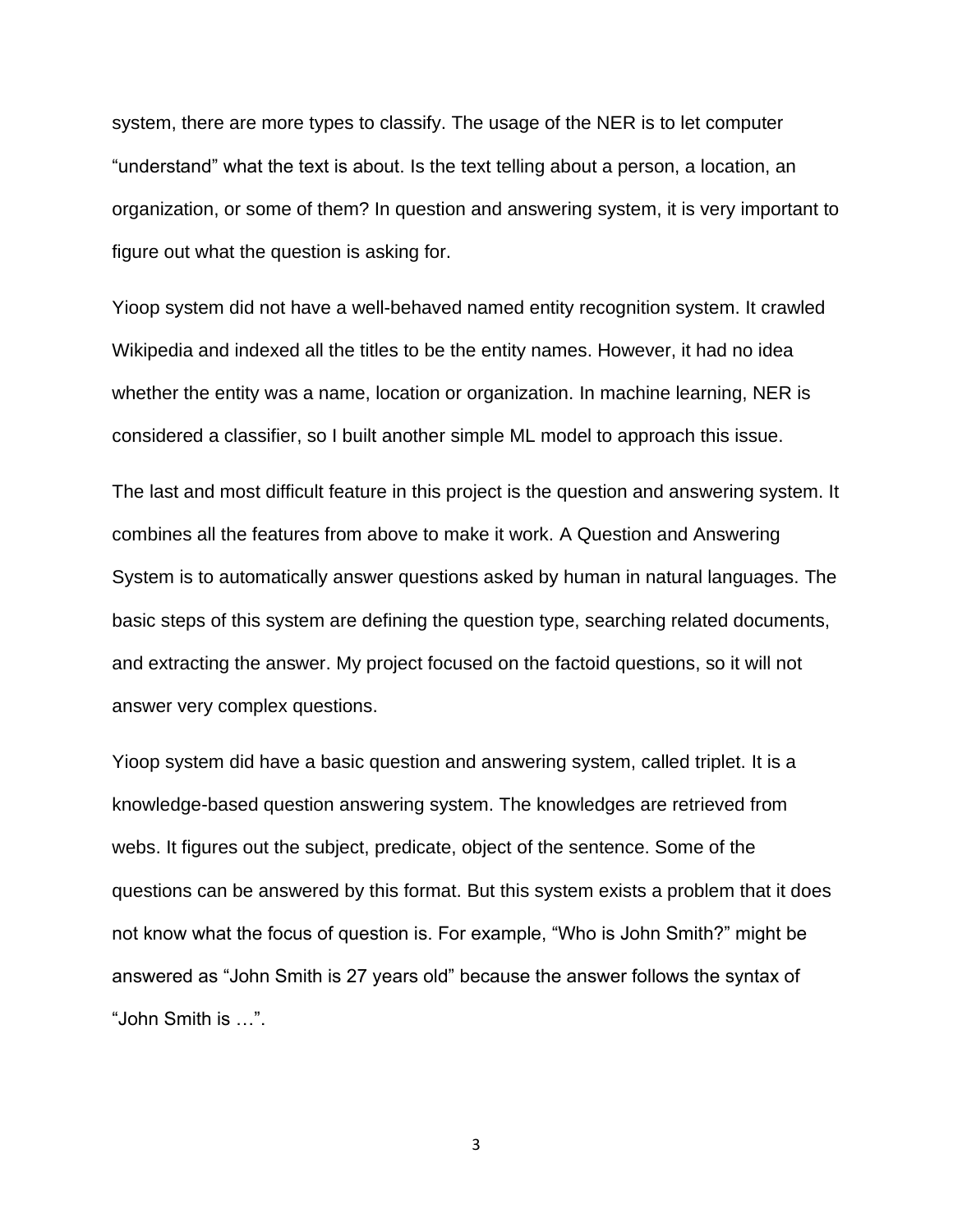The new QA system improves the focus or relation of the question. It has the entity classifier as well as the relation classifier.

This report consists in five different chapters. First part states the problem, table of content and contribution of this project. Second part discuses the background of each sub-areas and its advantages and disadvantages. Third chapter deals with the designing, modeling, and implementing of the project in detail. Fourth chapter talks about the experimental results. Final chapter summarize the project and future work.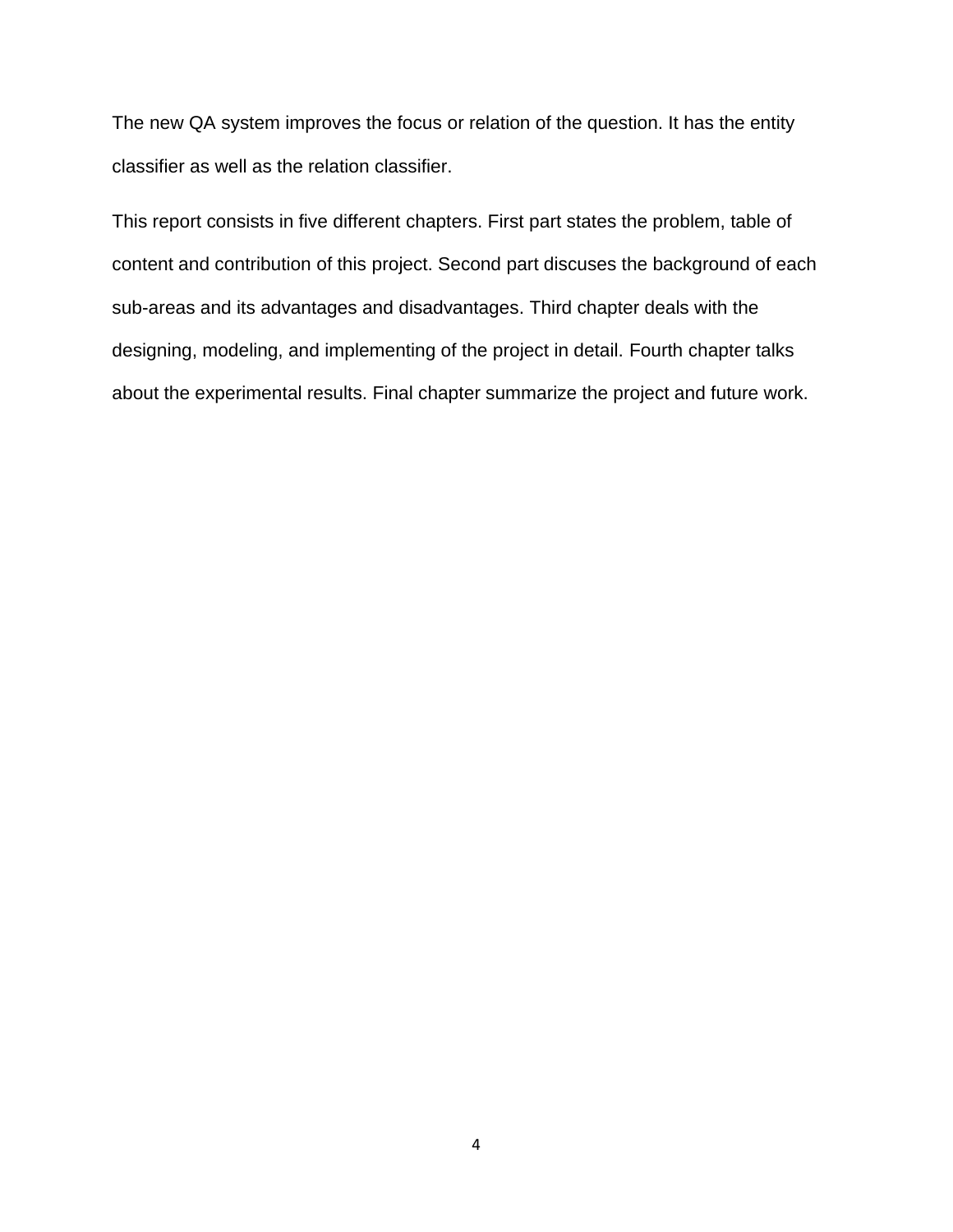#### Background and Previous Work

In order to understand what happens in my project. Some background and previous works are needed for the decision making. Let us review some of the most widely used works systems nowadays.

#### 1. Chinese Word Segmentation

As what was stated about previously, the segmentation is the first and most important step in Chinese language processing. How good the segmenter can segment the Chinese text can directly influence the success of the understanding of the text. Many methods have been tried to address the problem. Depending on the approaches, they mainly fall into four categories, which are purely statistical approaches, purely dictionary-based approaches, statistical and dictionary-based approaches, and machine learning approaches.

In purely dictionary-based approaches, mutual information and association measures of the adjacent characters are used. If the adjacent characters have higher measure than a threshold, then they are within a word because these two characters are strongly associated. Otherwise, if it does not pass the threshold, then it is the boundary of the word. In this approach, there is no need to obtain a segmented text to train. That ss an advantage over other methods. The performance of this approach is overall the poorest approaches, among others.

Purely dictionary-based approach is one of the most popular approaches. They are widely used. The advantage of it is that they are very fast and have good accuracy. The most successful algorithms are family of the maximum matching algorithms. A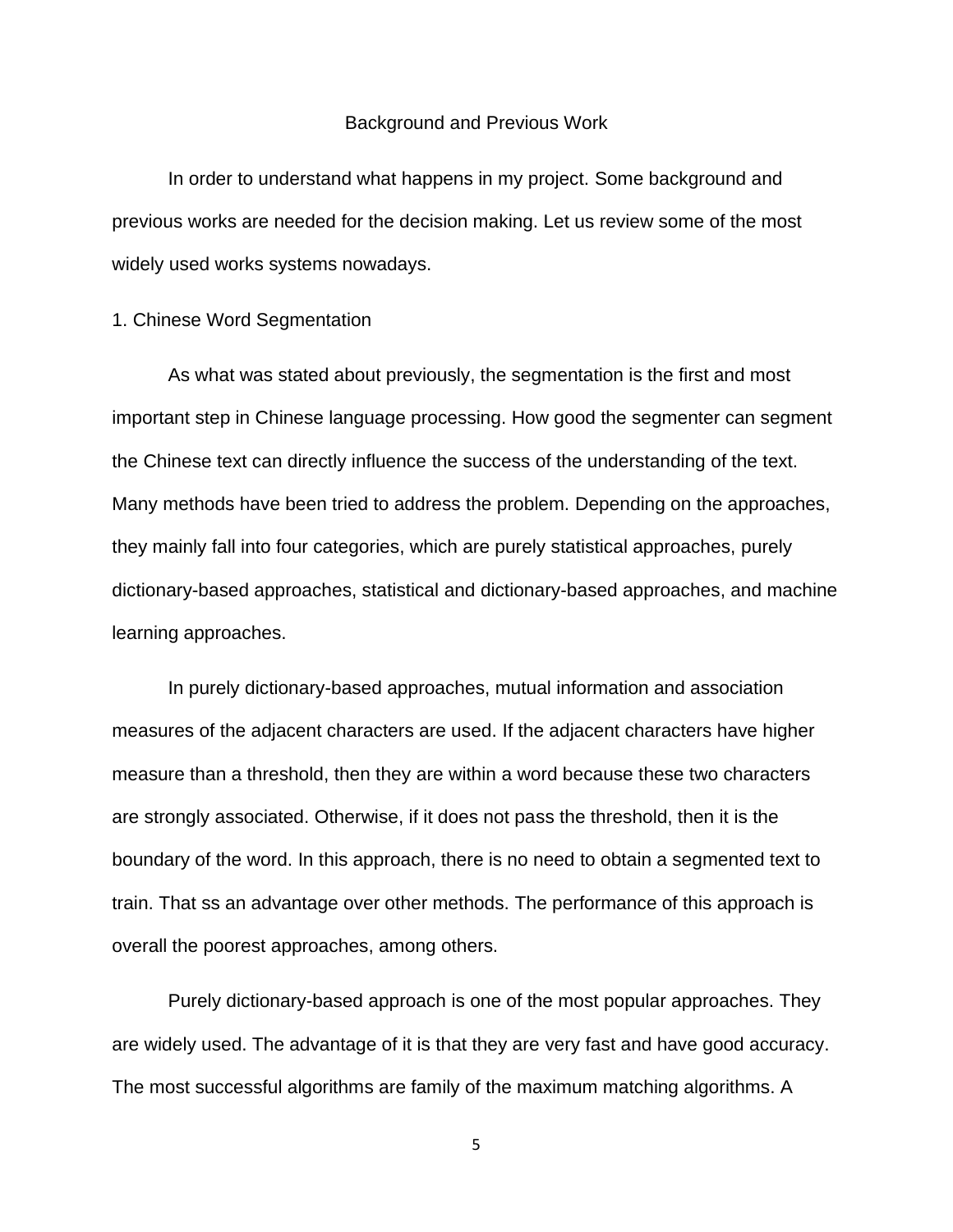maximum matching algorithm matches the longest string it can find, so it is a greedy algorithm. In this maximum matching algorithm family, forward maximum matching and backward maximum matching are two of them. Just as described in their name, the first one starts to match from the beginning of a sentence (from left to right), and the second one starts to match from the end of a sentence (from right to left). For example, there is a sentence  $c_1c_2...c_n$ . The forward one will start to match  $c_1$ , if  $c_1$  is in the dictionary or it is the beginning part of a word in the dictionary, then we keep matching. We stop when the word is no longer matching anything in the dictionary, then we output the last word found in the dictionary. There is still ambiguous in this approach. And, in practice, the backward maximum matching does a better job in this family. In addition, the out-ofvocabulary words cannot be segmented correctly due to the limit of this approach. So, the completeness of the dictionary, especially person names, organization names, and location, are directly associated with the success of this approach.

Statistical dictionary-based approaches combine the previous two approaches. In short, it calculates the maximum likelihood of the combination of words appear in the sentence. For example, there are two ways to segment "日文章鱼": "日文 章鱼" ("octopus in Japanese"). "日 文章 鱼"("day article fish"). Assume we have the frequency of the words already; we find product of the frequency of those words and find the highest one. So, we compare Frequency(日)\*Frequency(文章)\*Frequency(鱼) and Frequency(日文)\*Frequency(章鱼), and usually the later one wins. In practice, we sum the negative log of the frequency to find the minimum likelihood to avoid losing precision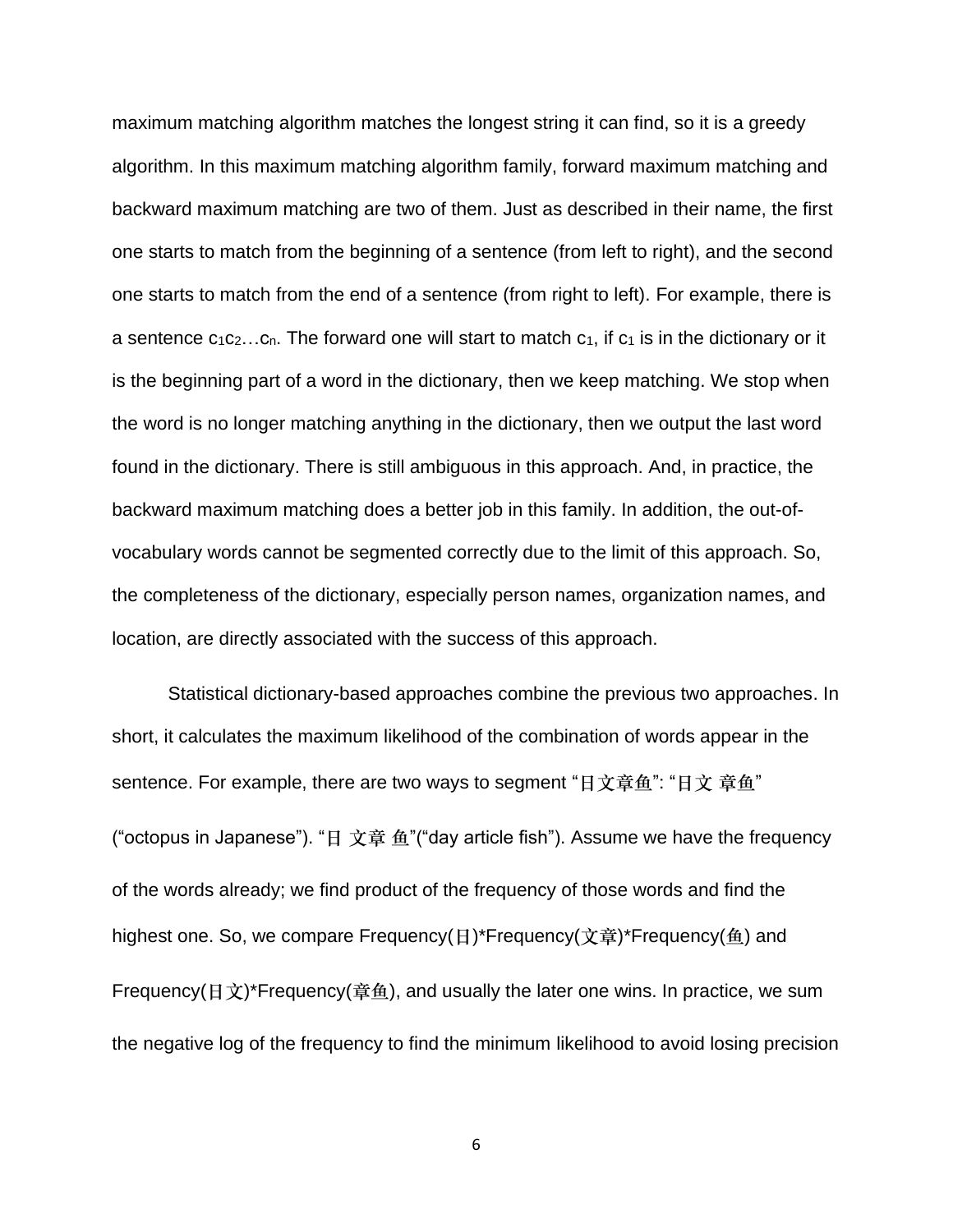if the numbers are getting too low. This approach is more accurate than the previous approaches, but it still cannot find the out-of-vocabulary words.

Machines Learning (ML) approaches are more popular nowadays. There are many good ML models (from early maximum entropy model to recent conditional random field model) to segment Chinese and I cannot state every of them here. So, I will generally discuss how they work here. Regardless of the model different papers use, goals are very similar. In the simplest model, it classifies whether the current character is the beginning of the word or not. If it is the beginning of the word, then tag it with B(begin); otherwise, tag it with E(end). There are more complex models that have more tags, such as B(begin), M(middle), E(end). But overall, they are very similar. The features it uses includes the combination of characters around it, some previous tags, whether it is a punctuation, and whether it is a number, etc. By far the ML approaches have the best accuracy and even can find many out-of-vocabulary words. But it might take a very long time to train and need huge amount of memory and space for the feature weight. In addition, it is much slower than previous approaches because of the calculation.

These are all different approaches in Chinese text segmentation. It is not always true that the ML approaches are the best one. Although they have higher accuracy, they are far slower.

# 2. Chinese Part-of-Speech tagging

From Baidu Baike, a popular Chinese search engine, there are commonly 14 Part-of-Speech tags in Chinese: noun, verb, adjective, numbers, measure word,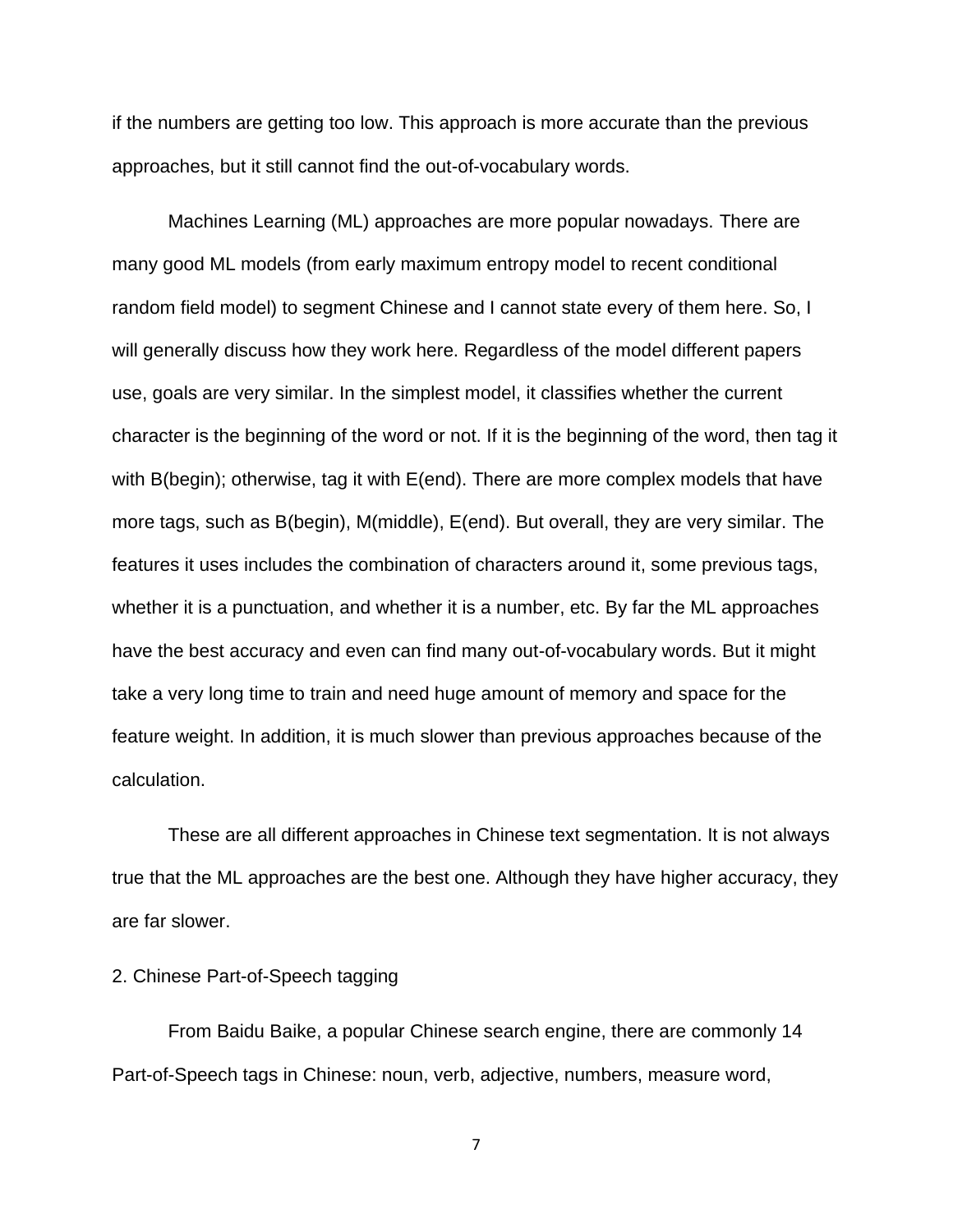pronoun, adverb, preposition, conjunction, auxiliary word, interjection, mood word, onomatopoeia. But in real dataset, there are more categories and sub-categories because some special words have special categories. In Penn - CU Chinese Treebank Project, there are 41 POS tags for Chinese text. Detailed guidelines [5] can be found on their website.

There are many approaches for POS tagging in English language. The early year approaches include linguistic analysis, such as syntax, morphology, semantics. A word ends with -ly is more likely to be an adverb. However, these approaches do not do well until Machine Learning approaches come out.

Hidden Markov Model (HMM) came out in mid-1980s. Higher order HMM is good at dealing with sequence probabilities. For example, if there is a noun followed by verb, it is very likely the next term is a preposition, article or noun, but less likely to be another verb. This approach does incredibly well.

Most POS tagging approaches are static based, but we still find some rule-based approaches. RDRPOSTagger uses a ripple-down rules tree structure for the tagging process. The structure mainly consists of two parts (or branches): if-not and except. If the condition "if" holds, it will go to except and keeps checking the next condition; otherwise, it will check if-not until there is no more branch. A visual tree structure can be found in figure x. This approach unexpectedly has very high accuracy without any statistical analysis, so it is worth to discuss it here.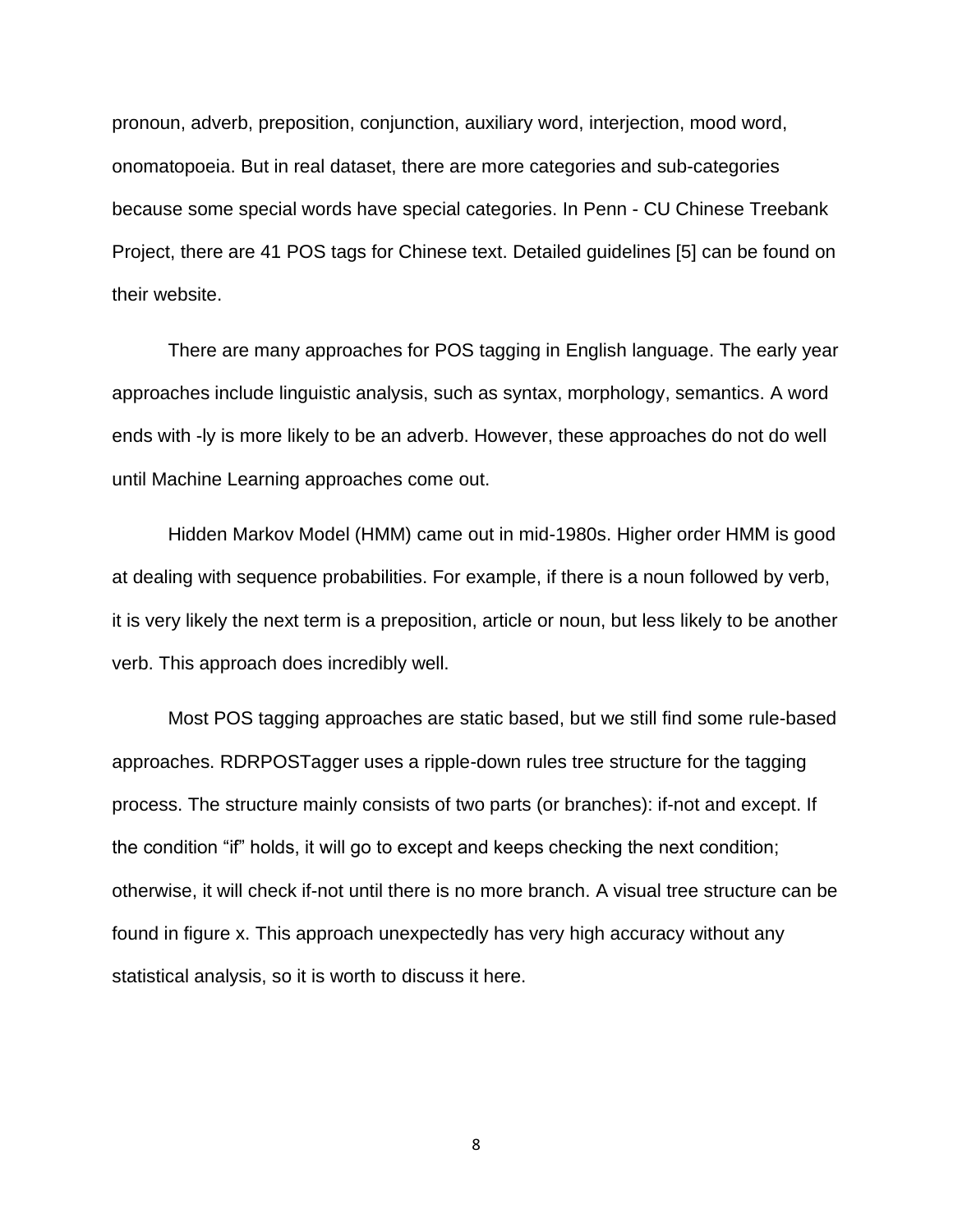

Figure 1: Ripple-Down Rule POS tagger

There is also an interesting approach that uses unsupervised ML. It uses an untagged corpus as the training data. It learns from observed patterns in the text and derive the POS tag itself. Given enough iteration, similar classes of POS words will merge. I guess this is similar to what happened in wordnet.

There are ML approaches for this task in more recent days. Support-vector machine, max entropy, and conditional random field are good examples. The features used in ML models are usually the words and tags around them.

There are more approaches than discussed here. All of them have their only advantages and disadvantages. Some of them might have fast process speed while others have higher accuracy.

#### 3. Named Entity Recognition

Named entity recognition is a classification which identity the what categories the entity belongs to. For example, United States of American is a location. Washington can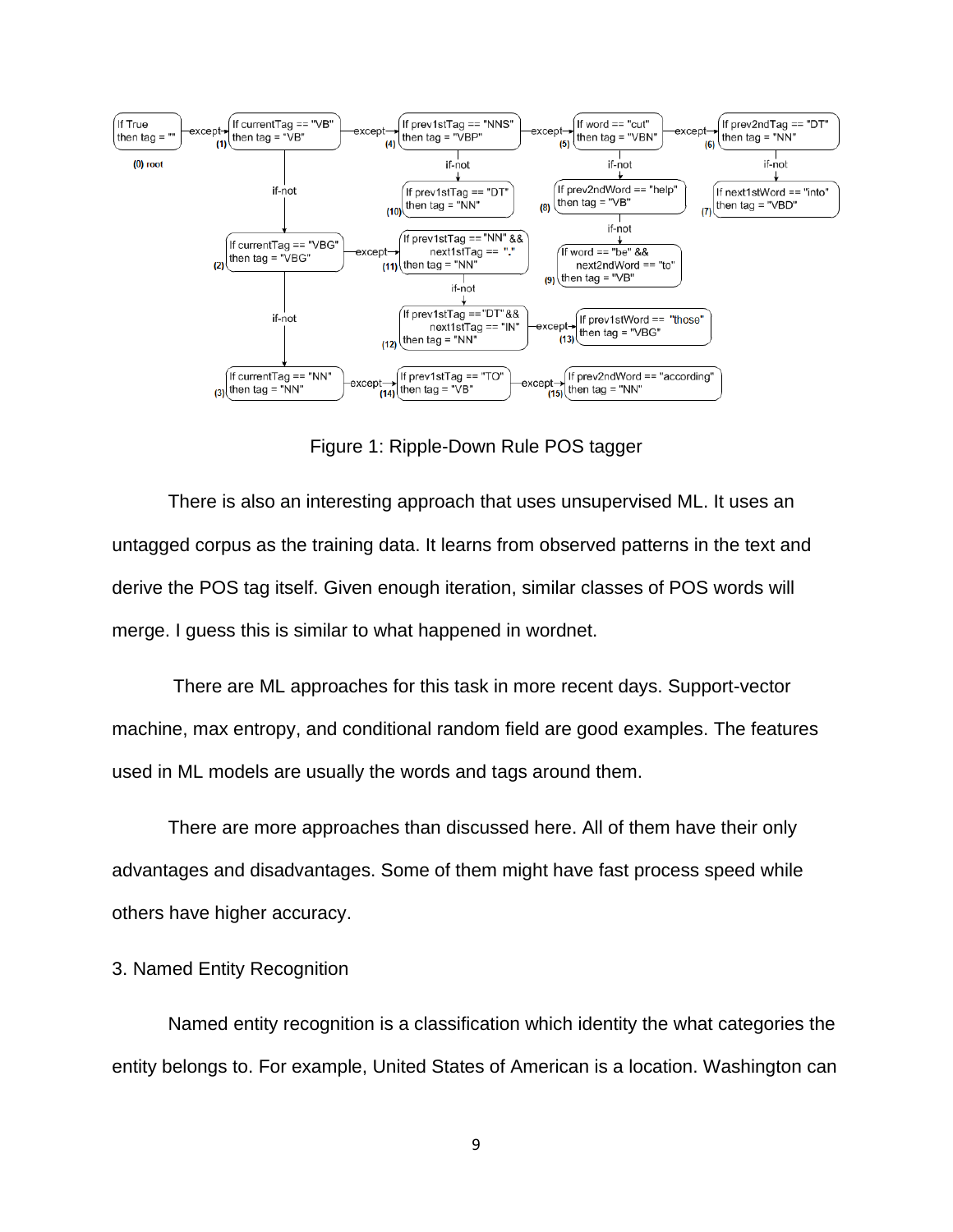be a name, or it can be a location depends on the context. San Jose State University is an organization. The entity might consist of more than one word. Recognizing the named entities can help computer understand the meaning of the text. The approaches for named entity recognition are usually divided into two categories: linguistic grammarbased techniques and statistical models.

Linguistic grammar-based are usually crafted by hand. It can achieve good precision. However, it might take months for many experts to makes rules. And once a new word come out, it might not be able to figure it out.

Statistical-based uses machine learning methods to train annotated texts. Maximum Entropy and Conditional Random Fields can be a reasonable choice.

4. Question and Answering System

Just like the sub-title stated, Question and Answering (QA) System is a system that automatically answer the questions by human in a natural language. There are mainly two type of QA system. First one is called knowledge-based QA, other one is IRbased QA. Most modern QA systems are hybrid systems of those two.

In first part of the QA system, whatever it is a knowledge-based or IR based, is the question processing. What is the answer type of the question? Is that a factoid question, a list question, or other type of question? The system needs to find out the entity and focus of the question in order to process the next steps.

Knowledge-based QA approaches are to build a semantic representation of query. We need a query structure to represent times, dates, locations, entities, etc. An easy representation is called semantic triple, or simply triple. For example, "Barak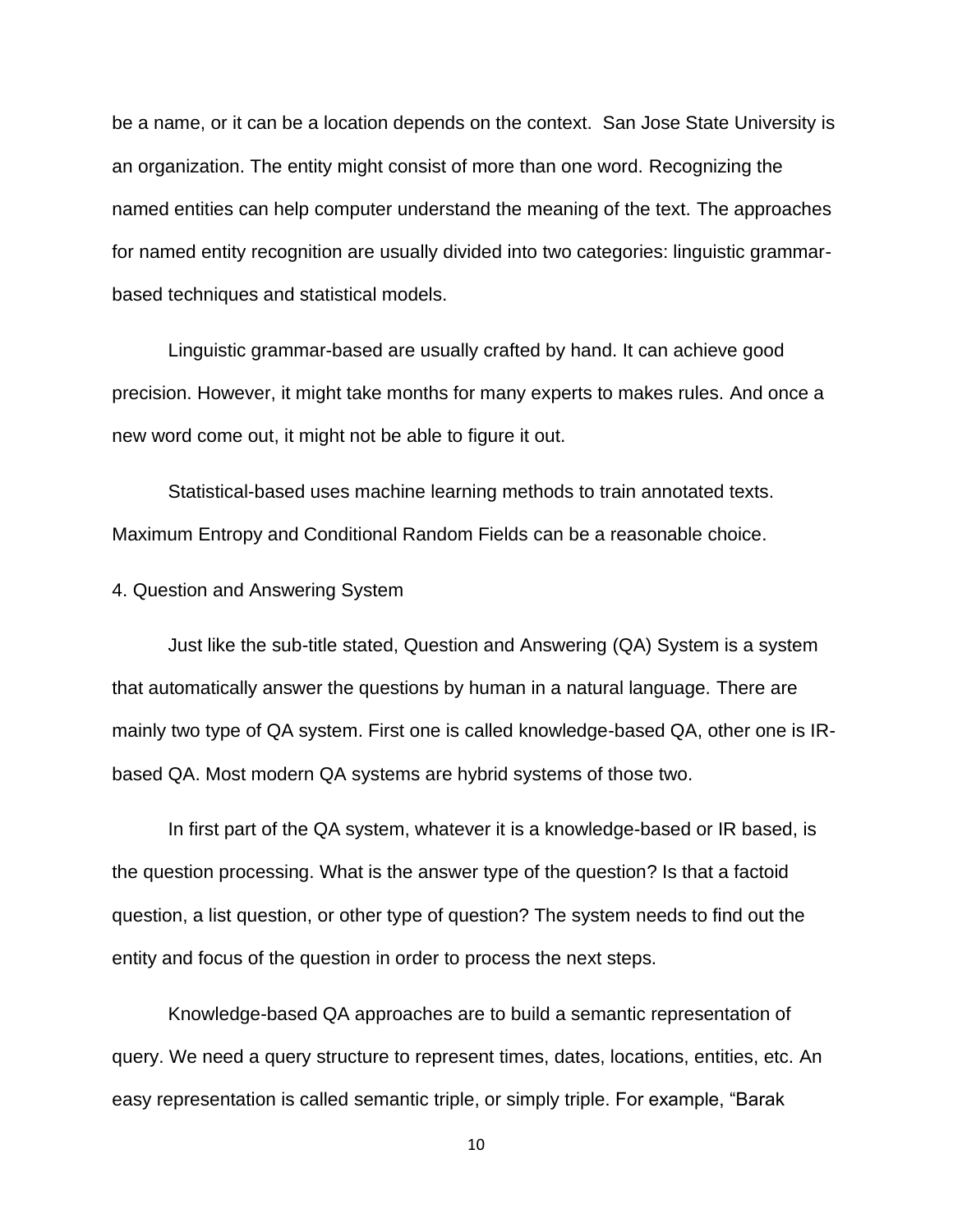Obama was born in Honolulu" can be represented by (BarakObama, PlaceOfBirth, Honolulu). We can think the triple is a structure of (subject entity, relation(focus), object entity). When answering questions, the keyword entity is search and the relation is classified to figure out which is the most related focus.



Figure 2: Knowledge-based Question Answering System

IR-based QA approaches are more complexed. It has more steps than knowledge-based approaches. The first step is the same as the knowledge-based one. Then it needs to generate query to retrieve documents. The query consists of the key words of the question. After that, it needs to find out the passage candidates. It needs to rank what passages are more likely contains the answers. Final step is to extract answer from the passages. Extracting answers from passages uses techniques of machines learning. A simple model is to train the start point and end point of the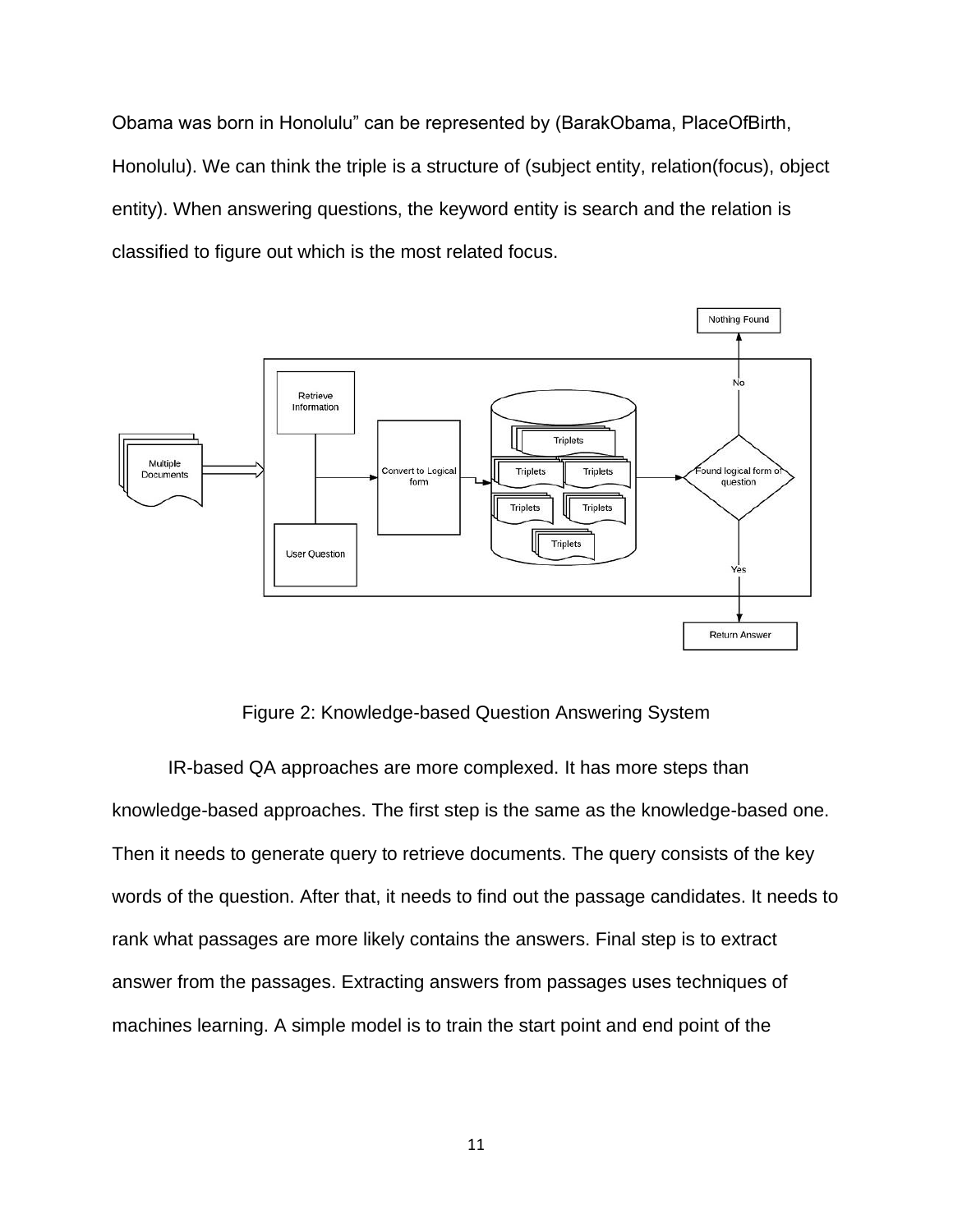answer. We know the answer might contained inside of a paragraph. We want to find a segment of words that best answer the question.



Figure 3: IR-based Question Answering System

The last approach is the hybrid approach. It tries to combine the two approaches and evaluate each other. The first half of this approach is exactly the same as the IRbased. However, in IR-based approach, we might get more than one answer from different paragraphs. The knowledge-based triple can improve the answer by verifying the which one might have a better chance to be the answer.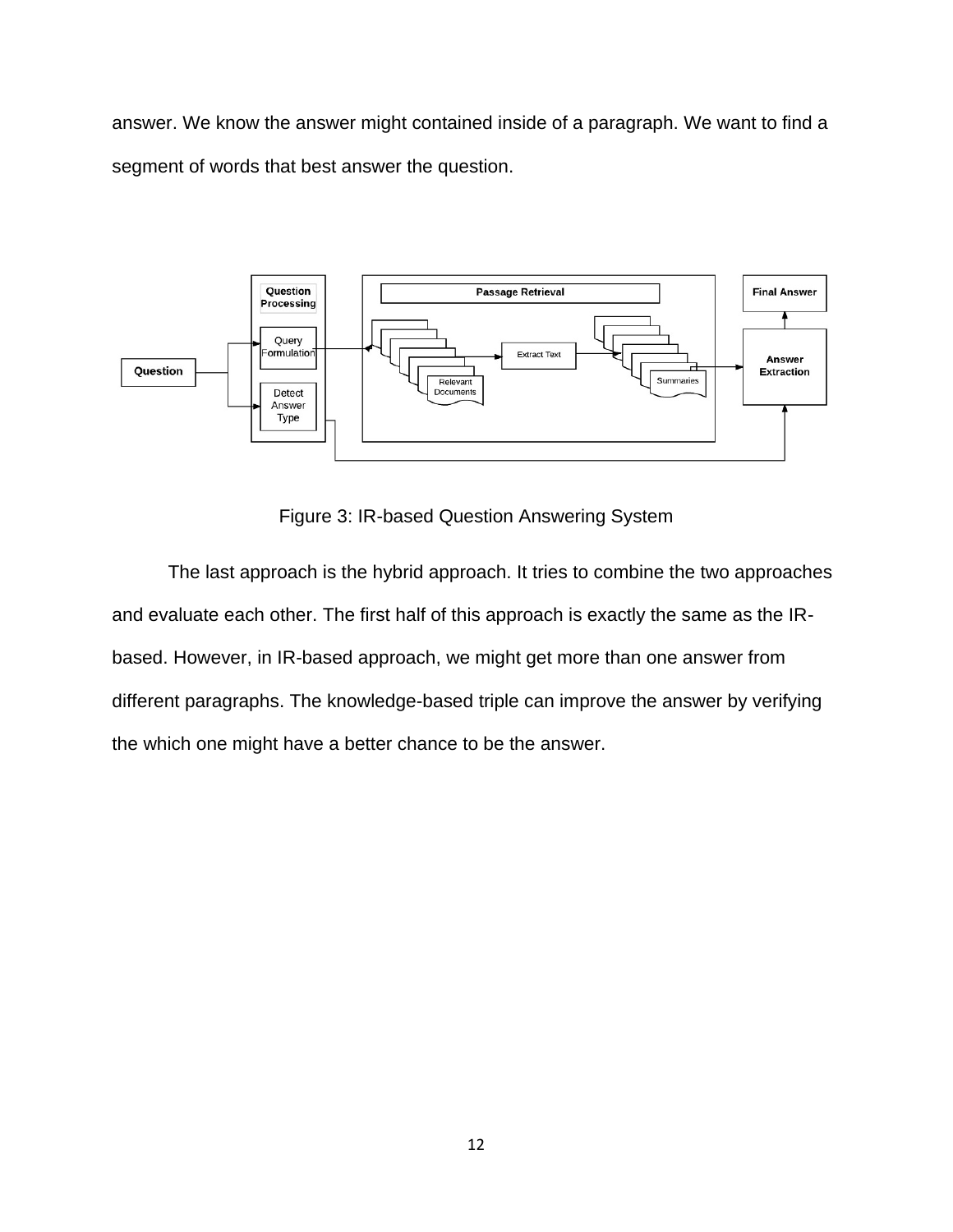#### Design & Implementation

- 1. Chinese segmentation.
	- i. Introduction of the model

The model is called Stochastic Finite-state Word-segmentation. It is a statistic and dictionary-based model. There are serval reasons I considered this design:

- a. It is very fast both in training and segmenting. Different from machine learning approaches, the statistic and dictionary-based model only needs to count the frequency of each word. Given a set of training text, it takes no more than one minutes to train.
- b. It does not use much RAM and disk space. The only structure it needs to store in memory or disk is the Trie structure. Compared to the weights from machine learning, this structure saved many spaces.
- c. It has good accuracy. It uses Viterbi algorithm to find out the likelihood of the segmentation of the sentence, so it can overall find the one of the best choices if the sentence has ambiguous.

The basic idea of this design is to find the likelihood of each combination of the word and output the one with the highest possibility of segmentation. Suppose we have the frequency of every word in the dictionary. In the simplest example, assume we have a string of characters  $C_1C_2C_3$ , and  $C_1C_2$  can be a word and  $C_2C_3$  can also be a word. So, we compare the  $P_1=Frequency(C_1C_2)^*Frequency(C_3)$ ,

 $P_2$ =Frequency(C<sub>1</sub>)\*Frequency(C<sub>2</sub>C<sub>3</sub>), and P<sub>3</sub>= Frequency(C<sub>1</sub>)\* Frequency(C<sub>2</sub>)\* Frequency( $C_3$ ). Because each frequency is usually a very low number,  $P_3$  in most time will not be the pick.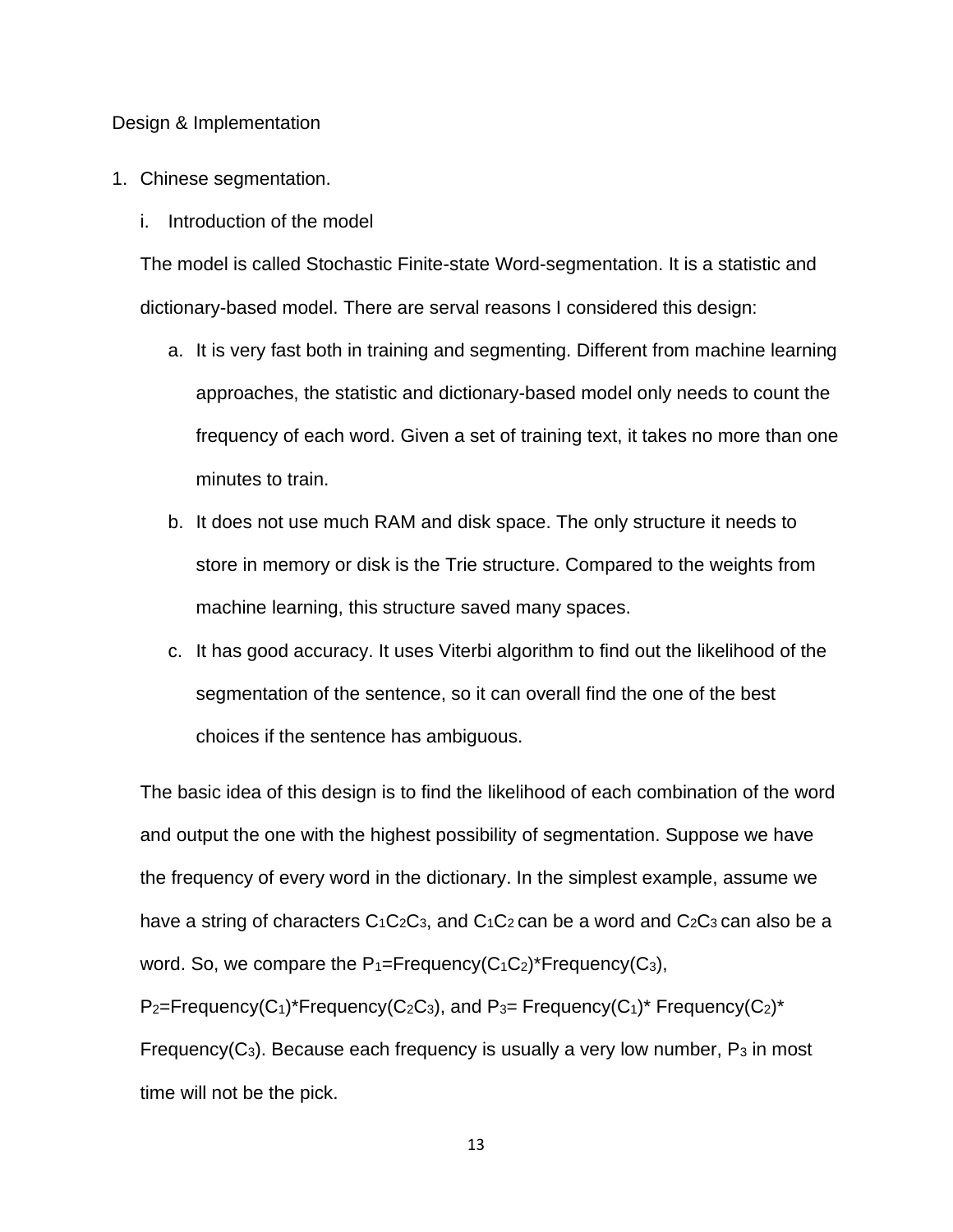Now, we do a transformation on the frequency of the word. Because the frequency is usually a very low value (think about a word might appear 1 out of 1,000,000 of the corpus), it is very likely the product of the frequencies underflows. So, we take the negative log-likelihood of the frequency. The formula is given by:

$$
C = -\log\left(\frac{f}{N}\right)
$$

The f in the formula stand for the frequency of the word. N stands for the size of the corpus. Now, we sum up the weight instead of getting the product and pick the one with the lowest value.

### ii. Enhancement on memory, caching

In the process of implementation of this model, there appears a problem that the memory consumed by the model is way higher than expected. After doing some research, I figured out it was caused by the programming language itself. PHP is a script language. The array it uses is a dynamic structure. It sacrifices some RAM for flexibility. [6] did a test on the PHP array and found that the size needed by PHP array is about 8 times larger the one used in C language. That means the more arrays you have in the code, the larger RAM it consumes. The Trie array became a problem because it is a structure of arrays of arrays. Here is a picture of Trie array.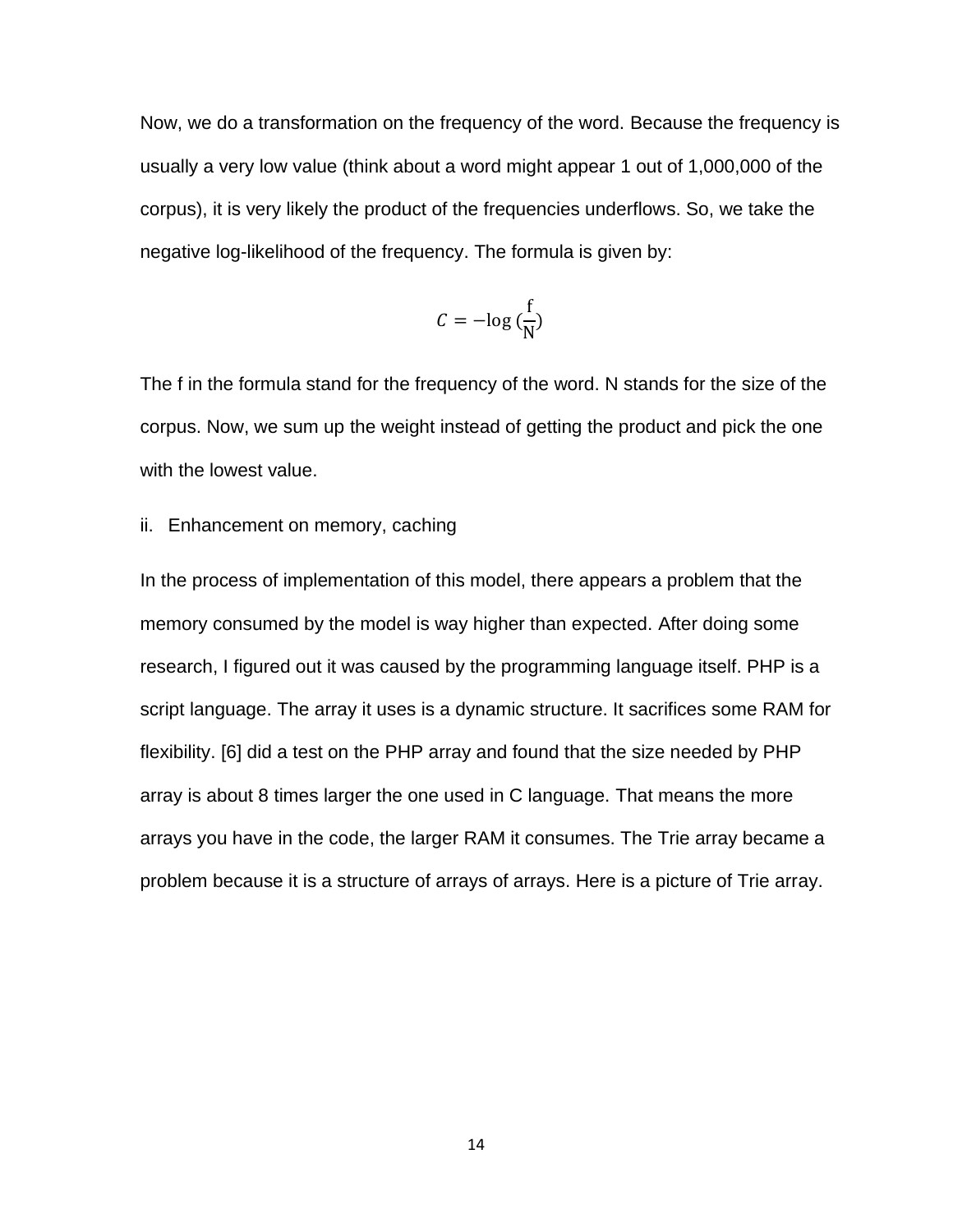

Figure 4: Trie Array

However, if the most part of the array is encoded in a format of string, then it will not consume much RAM. So, we can decode and only decode the part of it when needed to. This caused another problem. The decoding process takes too long. When we need to find a term, we need to decode before use. It turns out the segmenting process is 20-30 times slower than non-encoded one.

So, we take something in the middle: caching. Pareto principle (also known as the 80/20 rule) might be good description of the problem. The segmenter in most time will use a small partial of the whole data. We cach the entry of the word from the string and put it in caches when we encounter the word and discard the least frequent word from the cash. The caches have a very high hit rate. By this way, we can limit the RAM usage as well as the slow decoding process.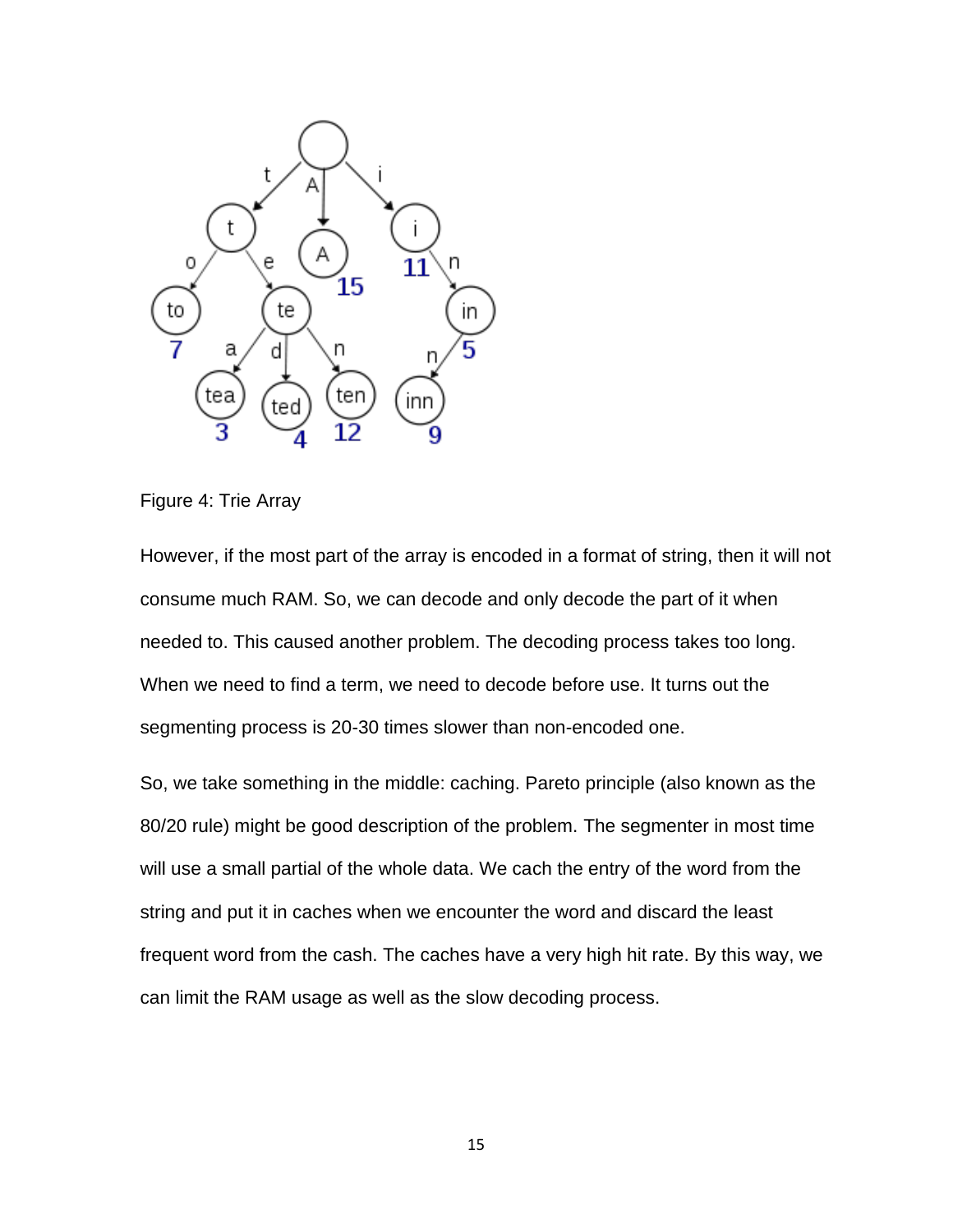### 2. POS tagging

## i. Introduction of the model

The model we use is the maximum entropy model. The reasons we consider this model are as follows:

- a. The maximum entropy model is easier to implement. Yioop does not have third party library dependencies and will not have. And, different from other language like python, PHP does not have a machine learning library support. Implementing an easy enough multiclass classifier is necessary in my project.
- b. Although the training phrase is very long, the classification process is quick.

We use the model like the tagger described in [Ratnaparkhi]. The model consists of the contexts and the possible tags from previous word. The model's joint probability of the context h and the tag t is defined as

$$
p(h, t) = \pi \mu \prod_{j=1}^k a_j^{f_j^{(h,t)}}
$$

 $\pi$  is a normalization constant. {μ, α<sub>1</sub>, ..., α<sub>k</sub>} are weights and {f<sub>1</sub>, ..., f<sub>k</sub>} are feature indicator functions. We take the negative log likelihood of this function and get:

$$
p'^{(h,t)} = -\log(p(h,t)) = -\log(\pi\mu) + \sum_{j=1}^{k} f_j^{(h,t)} * (\log(-a_j))
$$

We rewrite the formula to get:

$$
p'(h, t) = w_0 + \sum_{j=1}^{k} w_j f_j^{(h, t)}
$$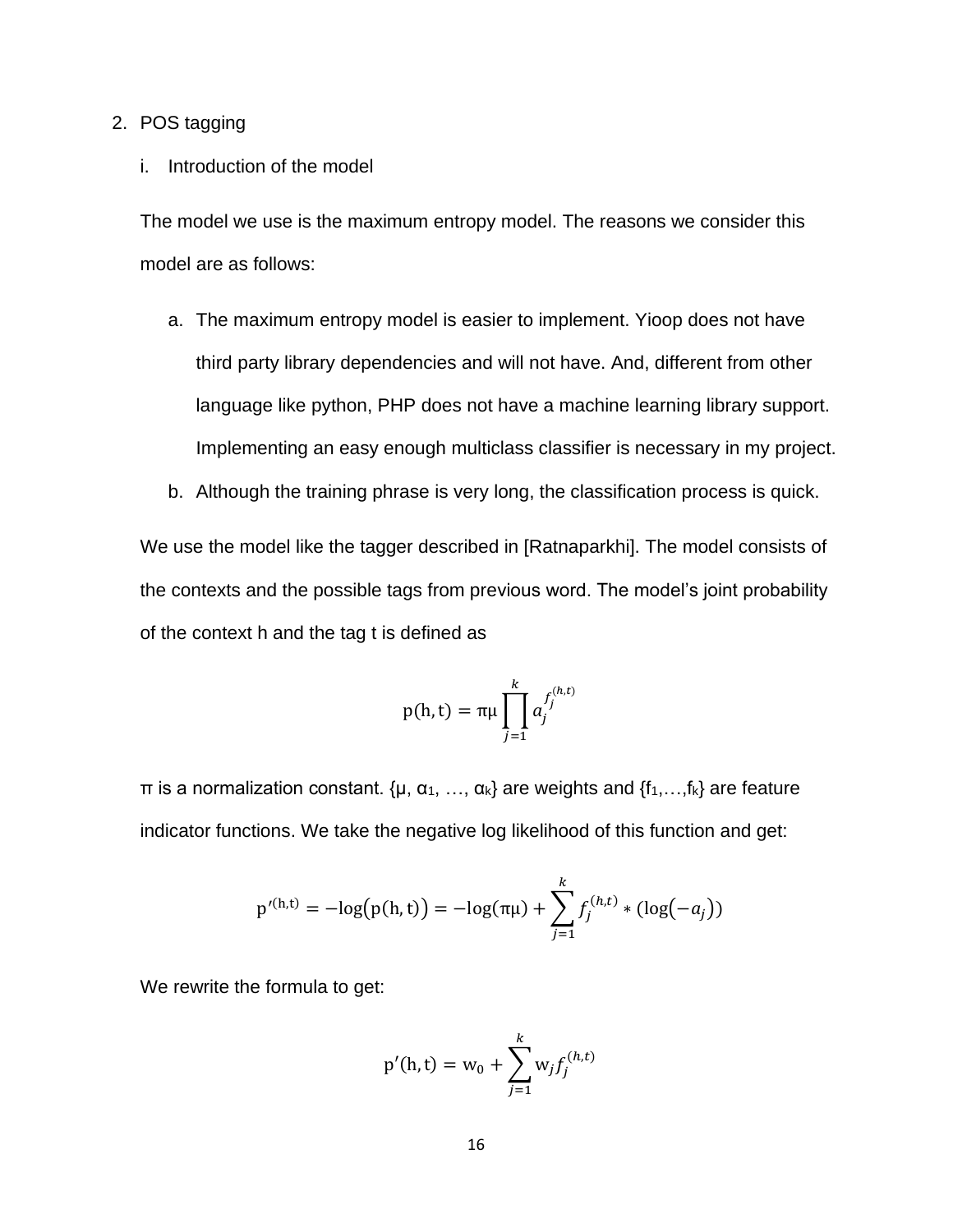In the training phrase, we use cross entropy, to maximize the likelihood of the sigmoid function of p'.

$$
Sigmoid(p') = \frac{1}{1 + e^{-p'}}
$$

Then

Cross entropy loss = 
$$
-(y \log(Sigmoid(p'))+(1-y)\log(1-Sigmoid(p')))
$$

We take the average of each cross-entropy loss for each wi and train the data.

Suitable features are also an important part of this model. A feature should encode information to help to predict the POS tag. The limitations in this project are that we want to limit the usage of memory and disk spaces. So, we tried to limit the combination of the features and limit the number of classes of the tags.

Our model contains these features:

- A. The current word  $(W<sub>0</sub>)$
- B. The previous (next) two word ( $W_{-2}$ ,  $W_{-1}$ ,  $W_1$ ,  $W_2$ )
- C. The tag of the previous word  $(T_1)$ , and the tag of the character two before the current word (T-2)

The features above encode three types of the contexts. First one is the features based on the current and surrounding words. Given a word, the model will look at the current word as well as the precious two and next two words. For example, if the current word is 知识 ("knowledge"), it is very likely to be a noun because this word itself in most cases is a noun. In another example, 爱 ("love") can be a verb or noun.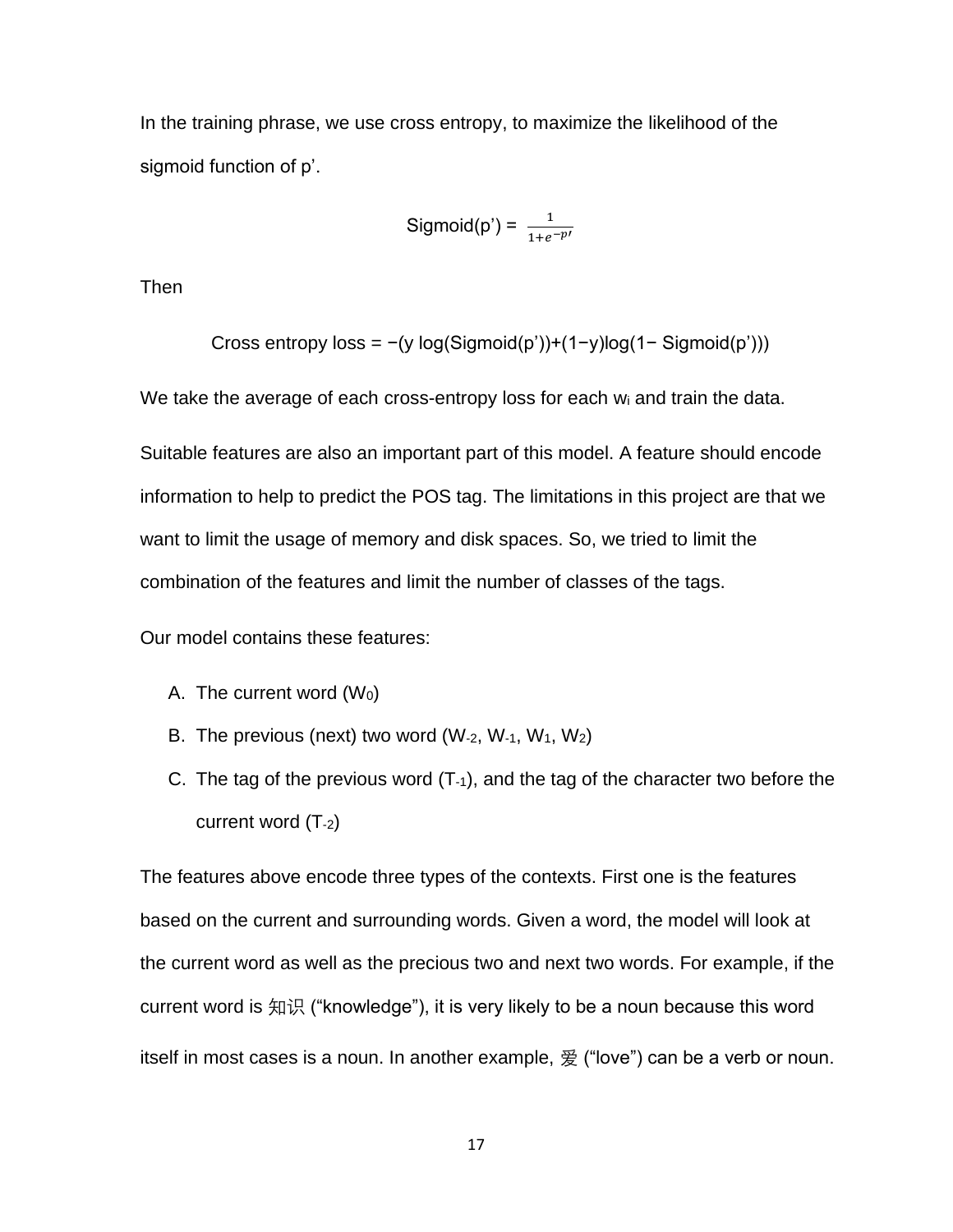The model will investigate the context of the text. If the previous word is  $\frac{1}{\mathcal{X}}$  ("I"), this love is more likely to be a verb. Or, if the previous word is an adjective, then this love is more likely to be a noun.

To find the most likelihood of this tag, we find the min of the  $p'(h, t)$  for all possible tags.

## ii. Enhancement

This implementation also has problems that the weight of the file is too huge. Although there are not too many characters in Chinese, there are tons of words because of the combination. So, we sacrifice some accuracy to lower down the disk space for the trained data.

First enhancement is to pack the weight into two byte shot type. A floating number is 8 bytes in PHP, so we lose some precision in numbers.

Second enhancement is to discard some uncommon tags from the dataset. Some words have very special tags such as nt-abbre to indicate it is an abbreviation of a noun. Discarding those special tags does lower the accuracy of the model a little bit. However, it does decrease the size of the disk file for a huge amount.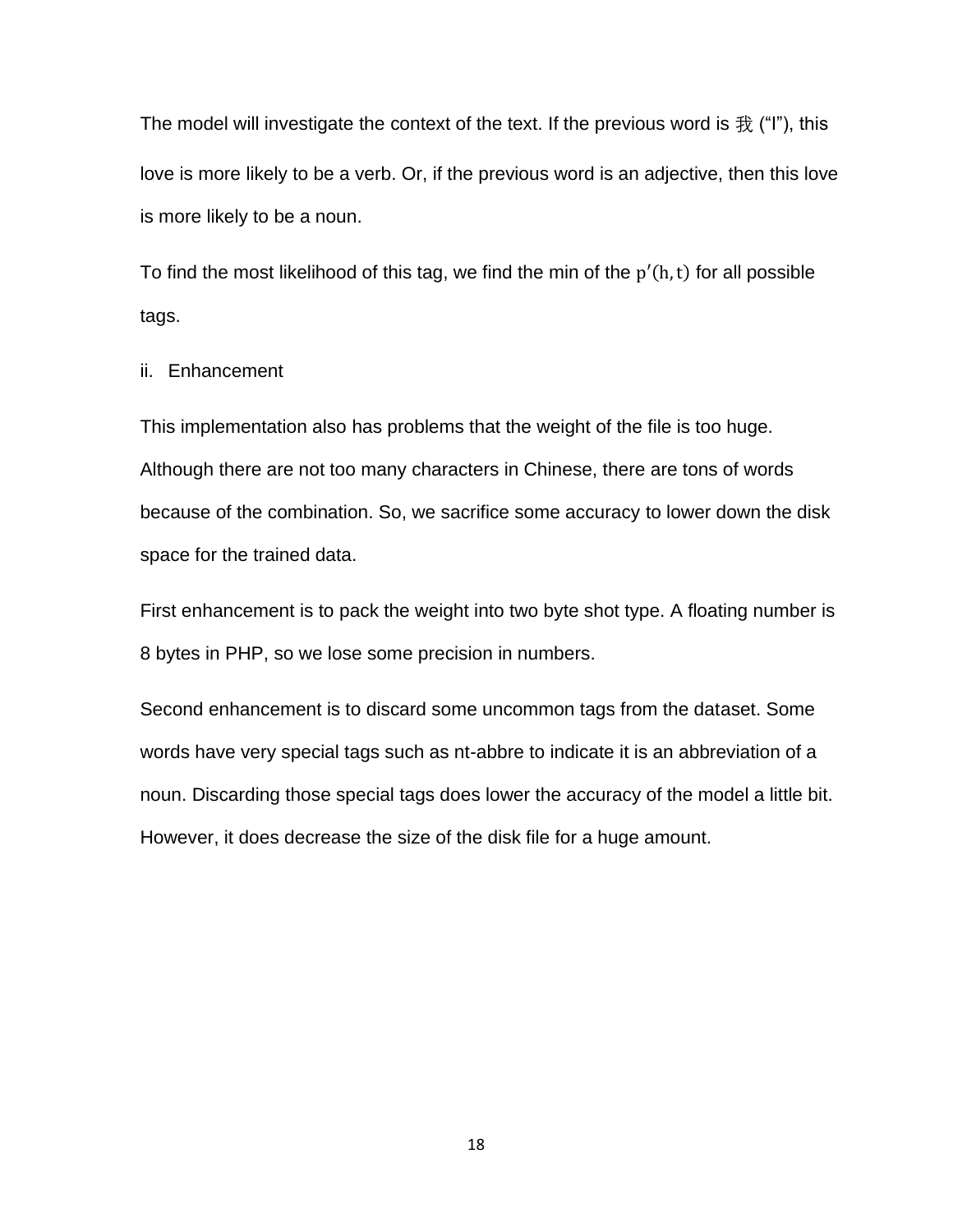3. NER

In the named entity recognition, I also used the maximum entropy model to classify the entities. Because I used the same model as POS tagging. So, I will skip the introduction of the model.

The difference between the POS tagging and named entity recognition is the different tags and features. Now, we need to predict what are the entities in a text. There are two type of encoding classes for the named entity. First one is called IO encoding. The other one is called IOB encoding. Here is an example:

|          | IO encoding    | IOB encoding |
|----------|----------------|--------------|
| Forrest  | <b>PER</b>     | <b>B-PER</b> |
| lived    | $\circ$        | O            |
| in       | $\overline{O}$ | $\Omega$     |
| Shanghai | <b>LOC</b>     | <b>B-LOC</b> |
| Mainland | <b>LOC</b>     | <b>B-LOC</b> |
| Of       | <b>LOC</b>     | <b>I-LOC</b> |
| China    | <b>LOC</b>     | <b>I-LOC</b> |
|          |                |              |

IO encoding is called inside-outside encoding, it just checks whether the current word is or is not inside the entity and groups those together. However, Shanghai is one entity and Mainland of China is another. In IOB encoding, it also marks whether the word is the beginning of the entity. And now we can differ the two entities. In realities, the IOB encoding does not do an excellent job. In most of the time, it will just misclass the Mainland to be an I-LOC.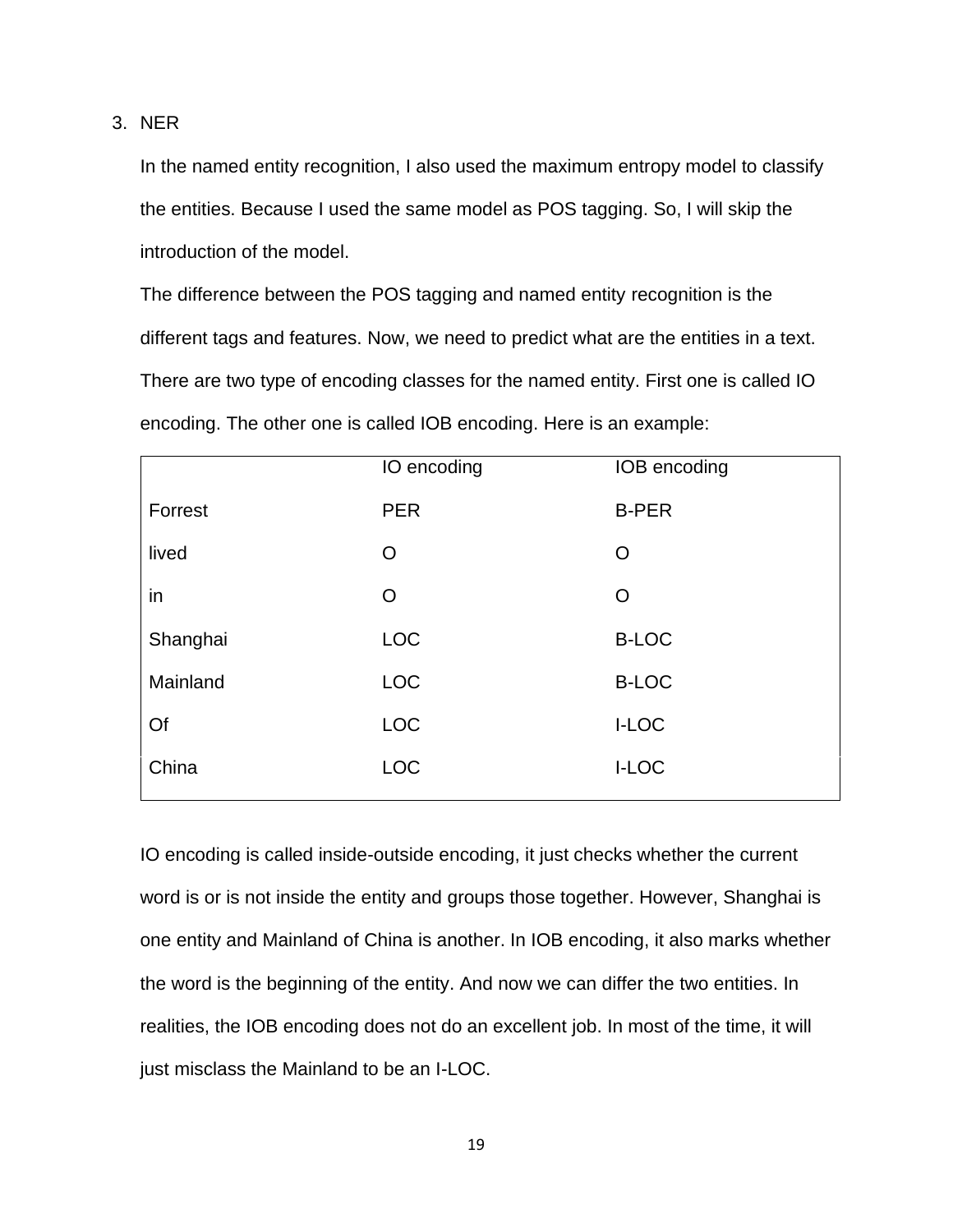So, in my implementation, I used the IO encoding because it is faster, and it is not very common two person names or locations will next to each other.

Our model contains these features:

- A. The current character  $(C_0)$
- B. The previous (next) two character (C-2, C-1, C1, C2)
- C. The tag of the previous character  $(T<sub>-1</sub>)$ , and the tag of the character two before the current character (T-2)

Just as discussed in the POS tagging part, now we group the continuous same tags to be one entity.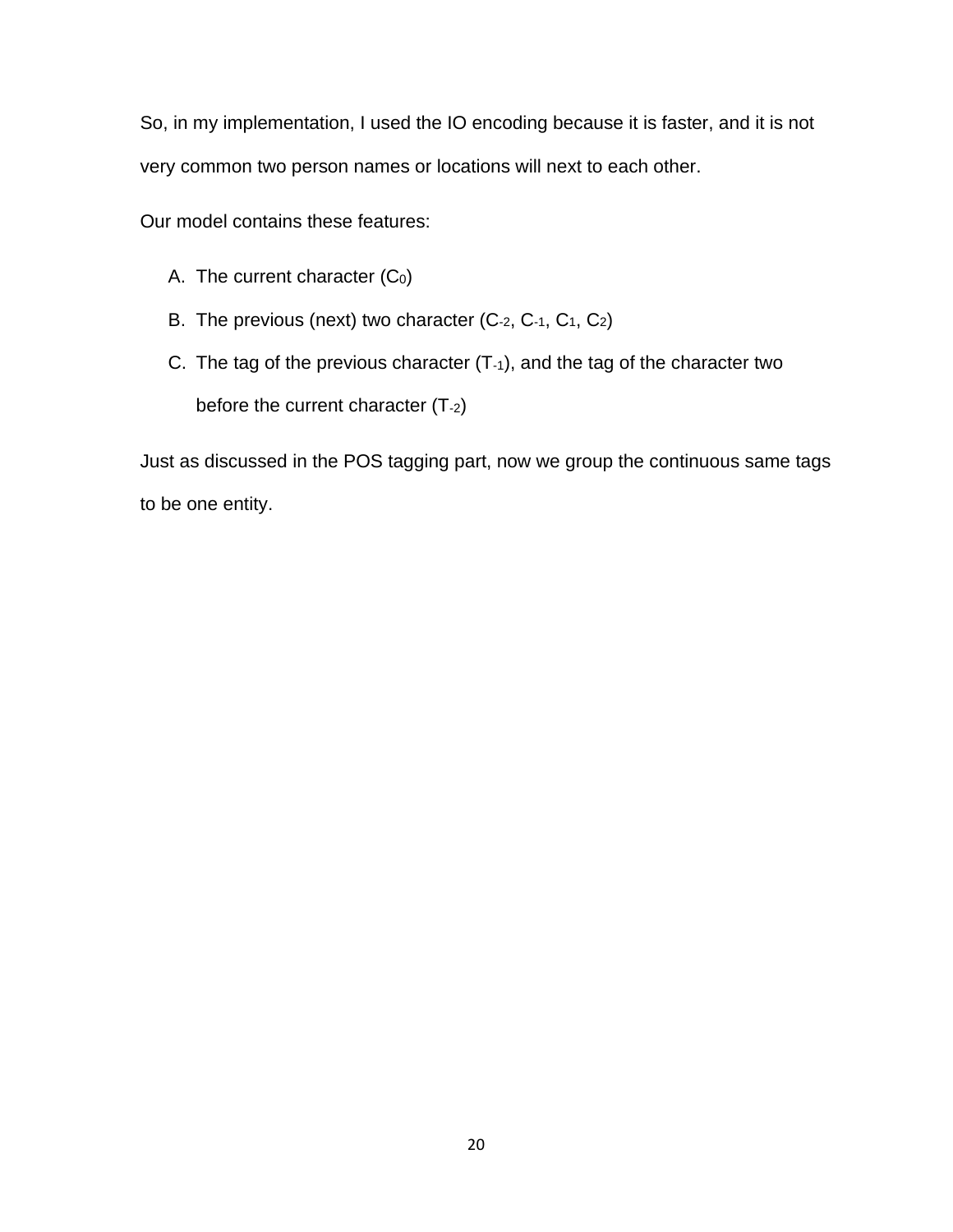4. Question and Answering system

Because of the time limitation, I did not adopt a new QA system for Yioop. I implemented the Triplet for Chinese sentence syntax.

The Triplet QA system consist of two part: indexing the knowledges and retrieving knowledges.

## 4.1. Indexing phrase

The first phrase is to index the knowledges. Knowledge-based system needs a huge number of knowledges for the system to work. Because Yioop is a search engine, it can crawl web documents. I implemented a rule-based Chinese sentence parser to extract the concept from documents. The concept here is a form of subjectpredicate-object expression. It is also known as semantic triple. If the parser can parse the sentence into this format, then we substitute "qqq" into each of the entity and index it. For example, I have a sentence "鲍勃认识约翰" ("Bob knows John"). It can be parsed into triple 鲍勃-认识-约翰. So, we substitute qqq into it to get:

- a. qqq 认识 约翰 ("qqq knows John").
- b. 鲍勃 qqq 约翰 ("Bob qqq John").
- c. 鲍勃 认识 qqq ("Bob knows qqq").

We save these triplets into the databases for later use.

4.1.1 Parse tree generation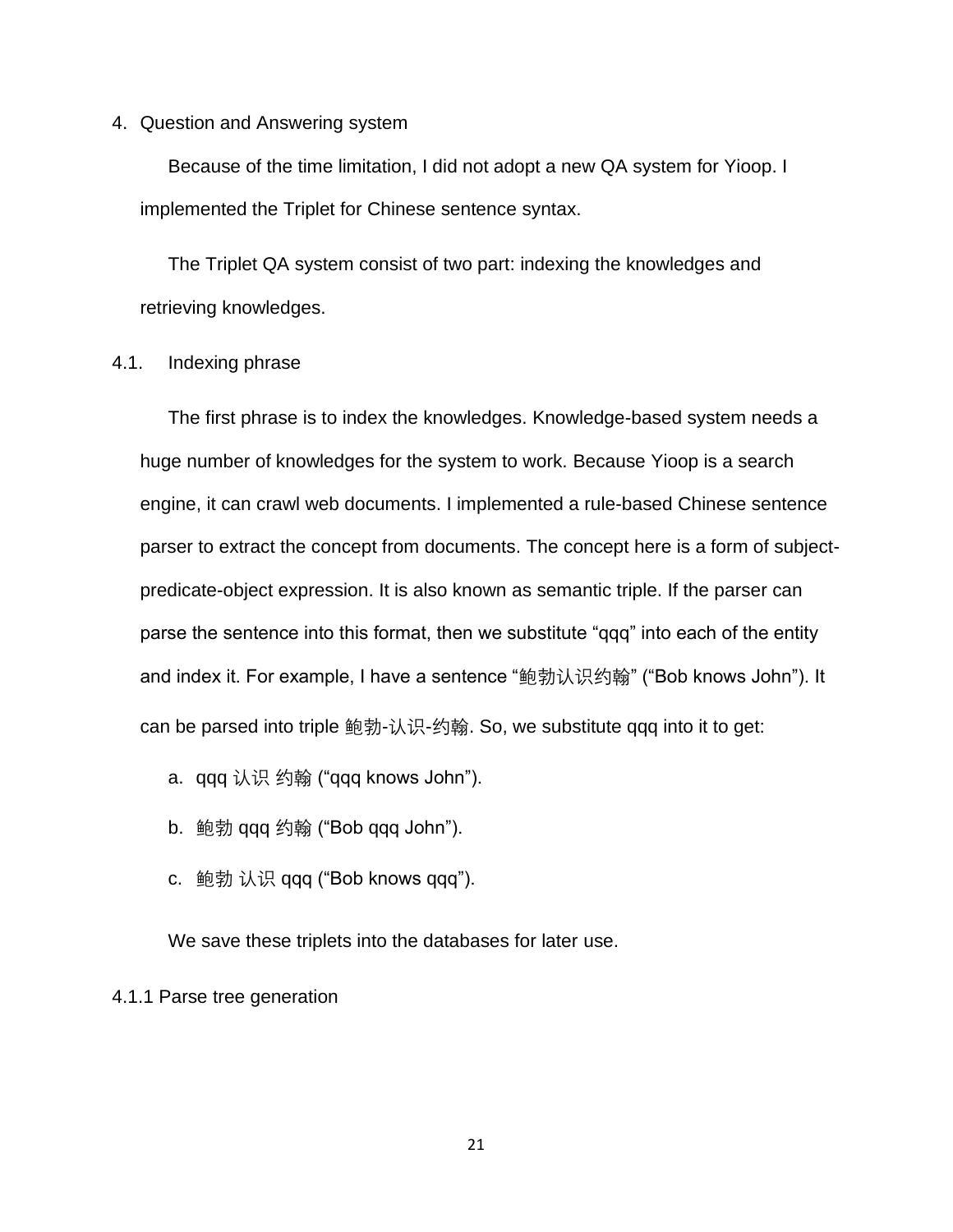In order to generate the form of triplet, we need to parse the sentence into the parse tree. The First step is to segment the sentence and tag the part-of-speech of the words. These two steps are accomplished with precious work.

Most Chinese sentence follow the form of subject-predicate-object. There are exceptions. For example, we can just move topic item to the front.

|                   | Example 1                    | Example2           |
|-------------------|------------------------------|--------------------|
| Chinese:          | 都<br>饭<br>吃 好了。<br>你         | 吧 你!<br>去死         |
| Words in English: | You meal already ate yet.    | Go to hell<br>you! |
| Translation:      | You have eaten meal already. | You go to hell!    |

The exceptions are not parse-able in my parser, otherwise it can parse most sentence.

It is very common that one Chinese sentence contains multiple sub-sentences. If the sub-sentences share the same topic or subject, they can get combined into one. The below is an example is from Wikipedia:

珠穆朗玛峰是喜马拉雅山脉的主峰,同时是世界海拔最高的山峰,位于中国与尼泊尔边境线上。 Translation:

Mount Qomolangma is the main peak of the Himalayas, at the same time is the highest mountain in the world, is located on the border between China and Nepal.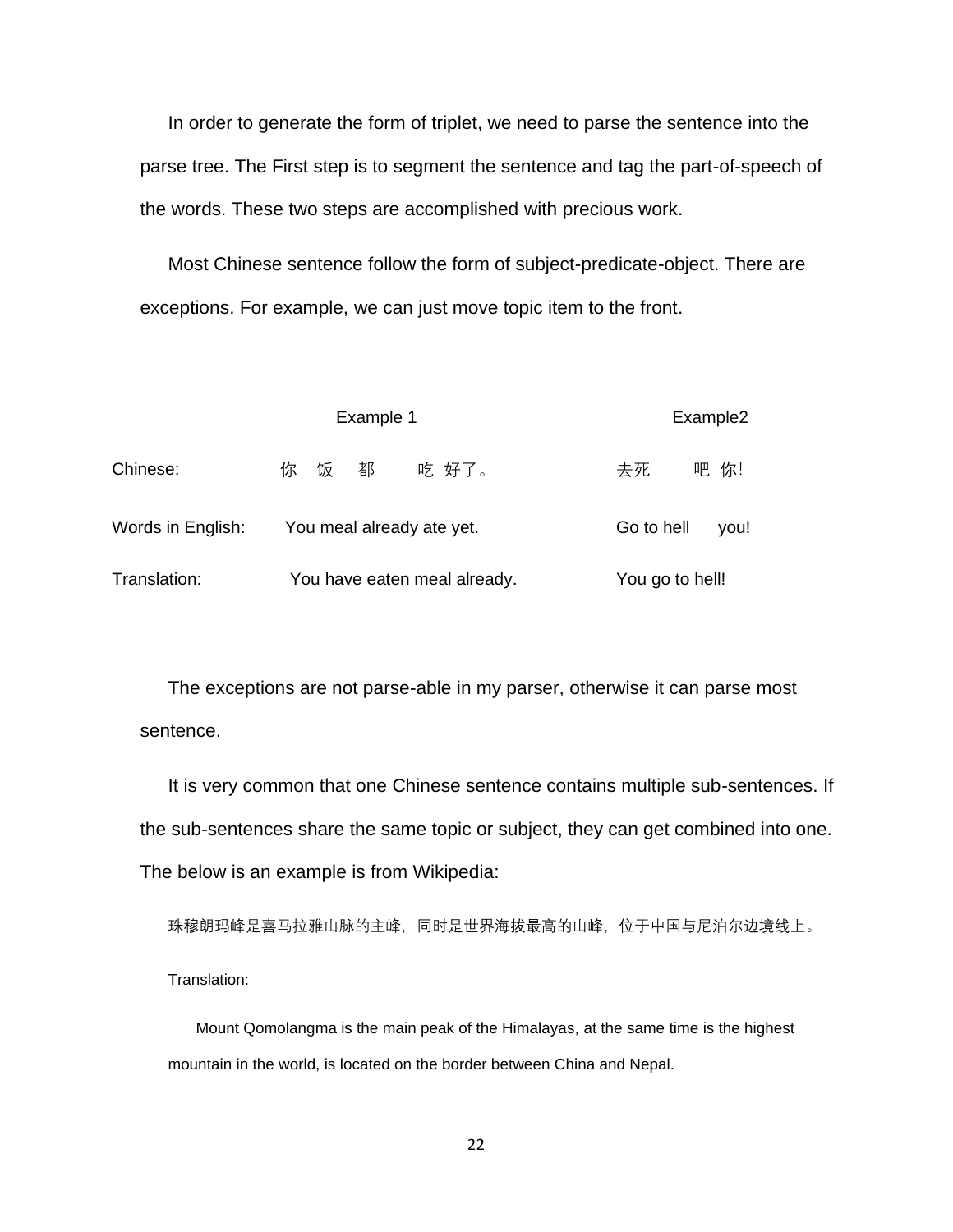You can see this sentence consists of tree sub-sentences. And, the subsentences, except the first one, do not have a subject because all sub-sentences share the same subject.

Another Chinese syntax that is different from English is that Chinese words consist of many particle words. Those words, such as 的, 地, 得, 了, 着, do not have meaning by themselves. Sometimes they even have no meaning in the text. Chinese people just feel better to include those words. Some particle words are strongly associated with tense, so it is not good just to discard them.

Figure 5 shows the general parse tree generated by the system.



Figure 5: Chinese Gramma tree Parser

## 4.2. Retrieve the knowledge

Our system will do similar steps in the indexing phrase when getting the query. If the query is a question, then it investigates the index and calculate the best answer and return to user.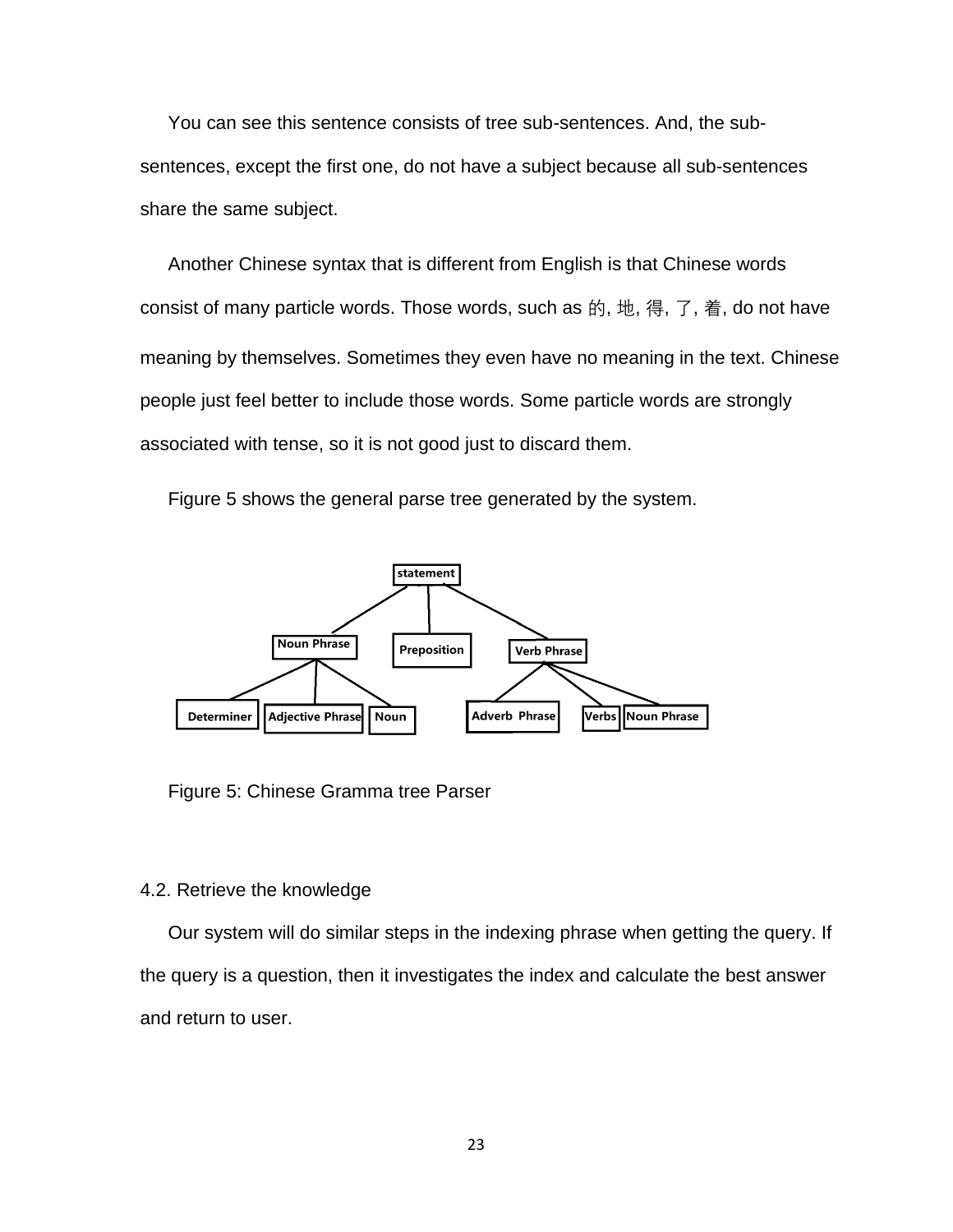# Experimental Results

1. Chinese Segmentation

The segmenter was tested under two datasets: Academia Sinica (AS) dataset Peking University (PKU). The accuracy for each test dataset is:

| Dataset    | Stochastic   | Reverse Max Match | <b>Neural with Multi-</b> |
|------------|--------------|-------------------|---------------------------|
|            | Segmentation |                   | Criteria Learning         |
|            | (ours)       |                   | (Current Highest)         |
| <b>AS</b>  | 94.3%        | 89.42%            | 96.6%                     |
| <b>PKU</b> | 86.8%        | 83.10%            | 96.6%                     |

The Stochastic Segmenter improves the system by 7.5% and 6% on AS and PKU dataset.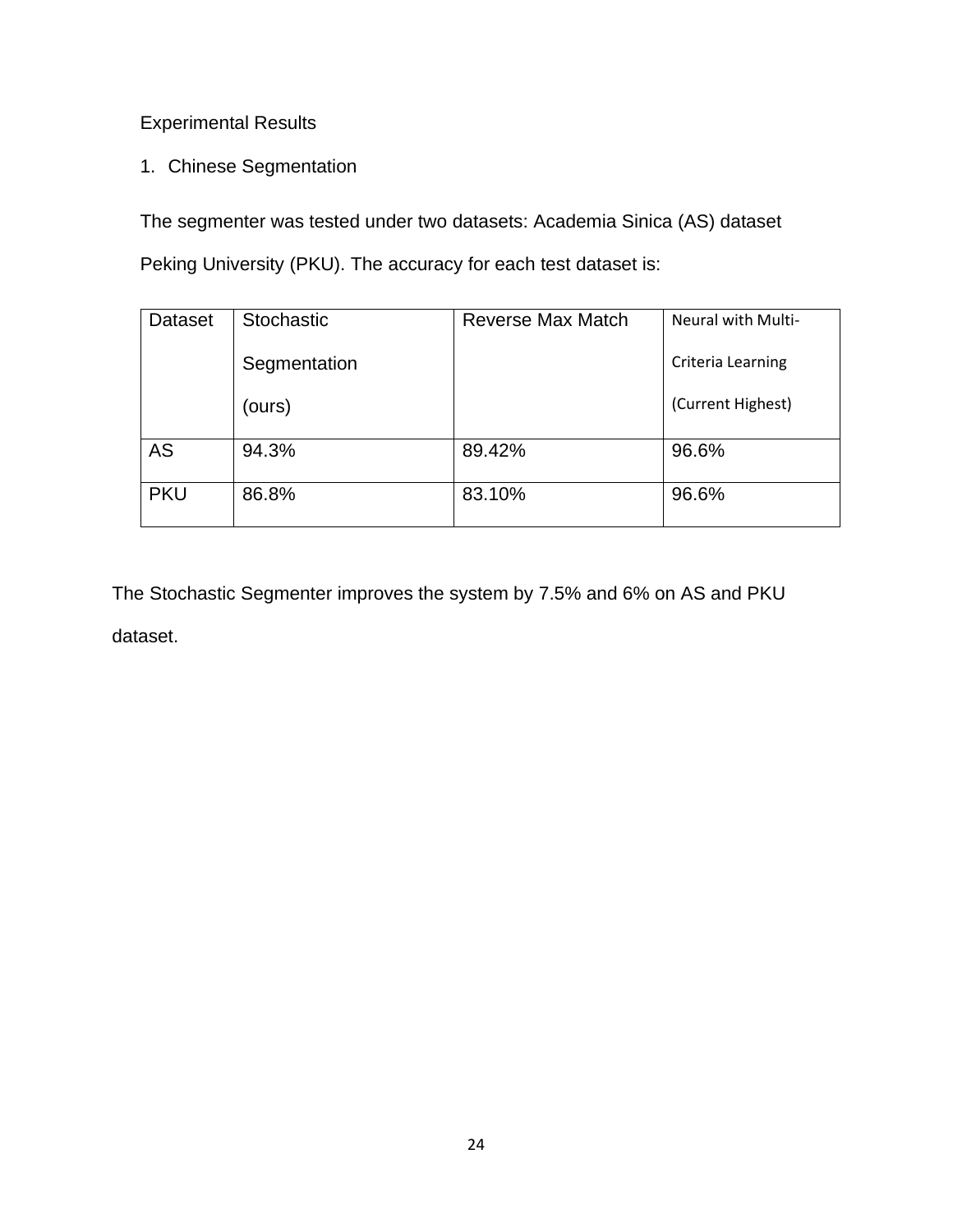| <b>Command Prompt</b>                                                                                                                                                                                                                             |
|---------------------------------------------------------------------------------------------------------------------------------------------------------------------------------------------------------------------------------------------------|
| 使得 同性戀 青少年 的 存在 困苦 萬分 ,<br>因此 我們 一 定 要 開始 思考 新 的 文化 腳本 ,<br>說 不 一 樣 的 同性戀 故事 ,<br>應 俊 志 的 美麗 少年 就是 這樣 一 個 有 突破性 的 文化 文本 ,<br>我們 雲要 廣為 滾便                                                                                                          |
|                                                                                                                                                                                                                                                   |
| 陳 俊 志 的 美麗 少年 就是 這樣 一 個 有 突破性 的 文化 文本 ,<br>好 講 新 一 代 的 傳 为少年 看到 ,<br>好 講 新 一 代 的 青少年 看到 ,<br>日要 有 人支援 ,持 , , , 在 多 伯 高 中 放 ,<br>有 少年 同志 就 可以 活 得 好好 的 ,<br>青少年 同志 就 可以 活 得 好好 的 ,<br>青少年 同志 就 可以 活 得 好好 的 ,<br>唐代·第 " , , , , , , , , , , , , , , |
|                                                                                                                                                                                                                                                   |
|                                                                                                                                                                                                                                                   |
|                                                                                                                                                                                                                                                   |
|                                                                                                                                                                                                                                                   |
|                                                                                                                                                                                                                                                   |
|                                                                                                                                                                                                                                                   |
|                                                                                                                                                                                                                                                   |
|                                                                                                                                                                                                                                                   |
| <sub>界  — .</sub><br>大家 已經 知道 我 個人 不 贊成 把 青少年 同志 特殊化 ,<br>也 就是 不要 去 想 她們 生命 的 真相 是 什麼 ,<br>她 <u>們</u> 的 特殊 需要 是 什麼 。                                                                                                                              |
| 事實<br>我覺主行<br>最佳<br>,要 改變 青少年 同志 的 處境<br>的 工作 決不 是 找 一 本 標準 的 教材 ,<br>些 正確 的 性教育 或 性別 教育 。                                                                                                                                                        |
| 5] _ 국 _ 프로그램 프랑스 BX EAR 카지 ><br>我們 需要 覺悟 教科書 的 籠罩 和 統治 是 另外 一 種 專家 統治 。<br>我們 需要 覺悟 教科書 的 籠罩 正確 知識 ,<br>而是 對手 邊 所有 的 抹料 邦 谁行 掛判式 的 開讀 和 甲孝                                                                                                       |

Figure 6: Chinese Segmentation Example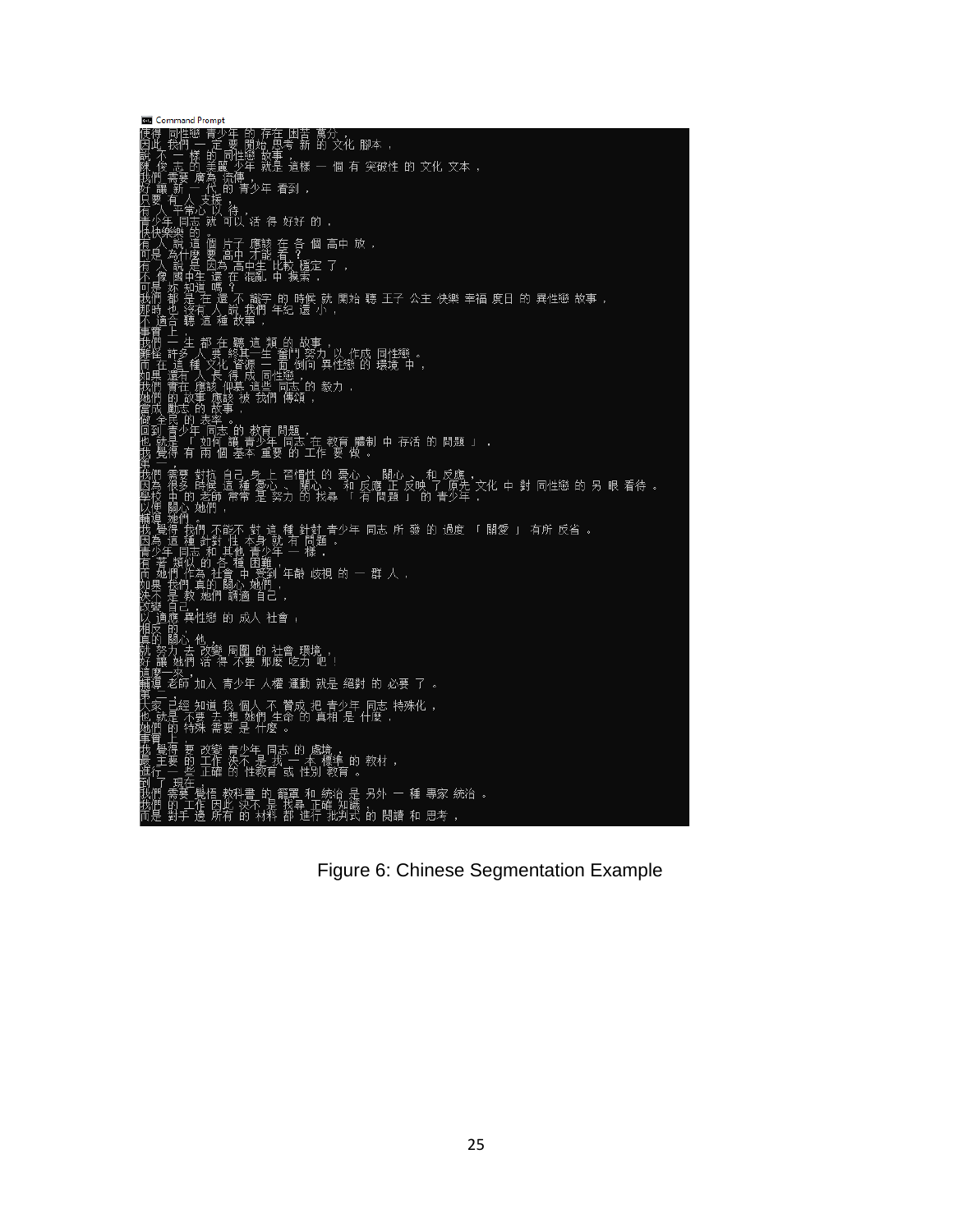For the enhancement, the memory usage vs running time. The more memory it uses, the less time it does the work.



Figure 7: Memory Usage vs. Running Time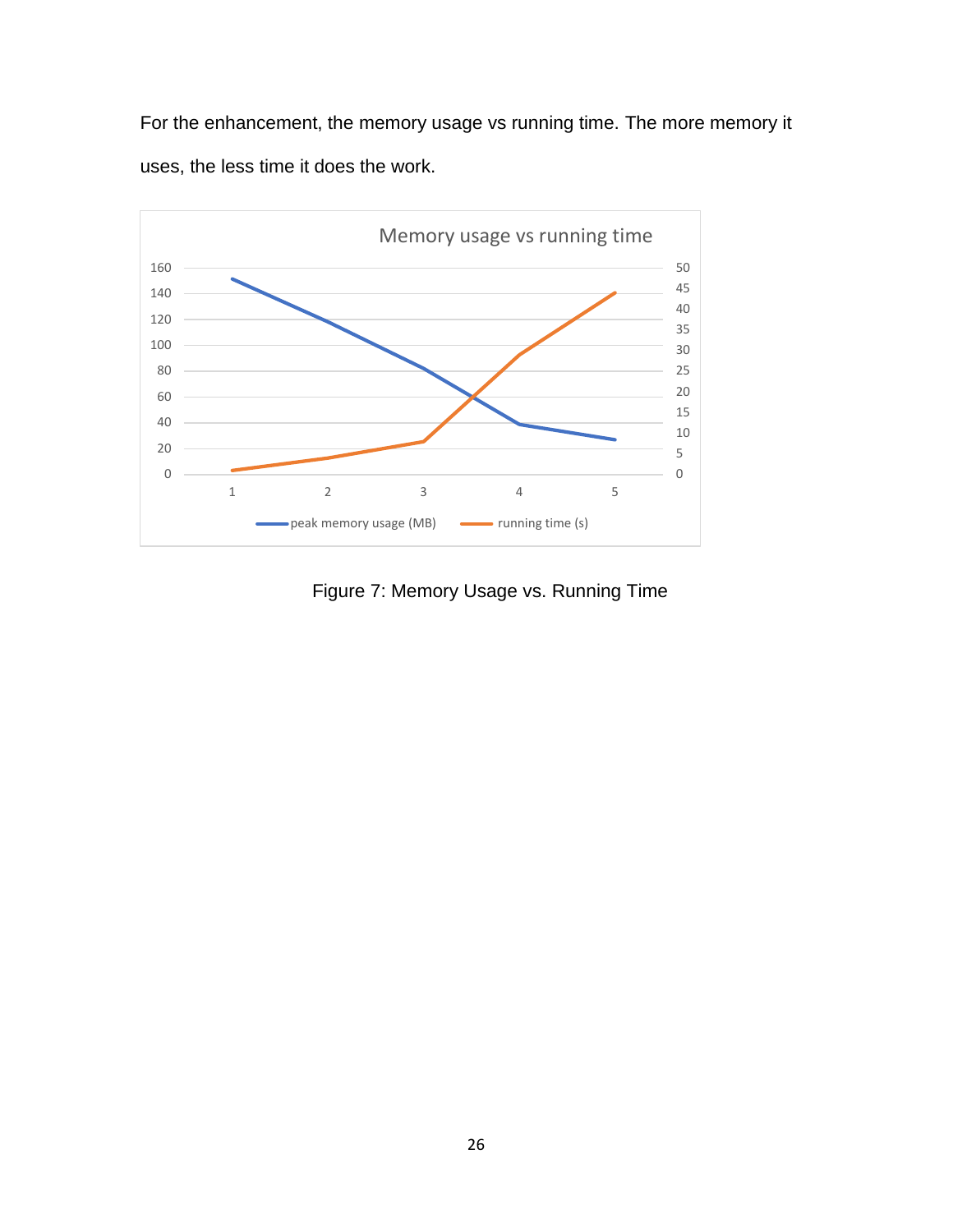2. POS tagging

The POS tagger was tested using Chinese Three Bank. Because the dataset is very huge, I did not train all of them. I used 30% of the data for train and 10% of the data for test.

The first part of the result is tested without the limitation of the memory and size of the storage file.

After it ran about 1500 epochs, it reached the highest accuracy, which is 92.5%. Then it starts to decrease because of the over fitting.

The second part of the result is tested with the limitation of the memory and the size of the storage. With decreased tags size and weight precision, after it ran about 1500 epochs, it reached the highest accuracy, which is 89.5%.

Here is a picture of epoch versus accuracy for the one without the limitation:



Figure 8: Accuracy for test data and training data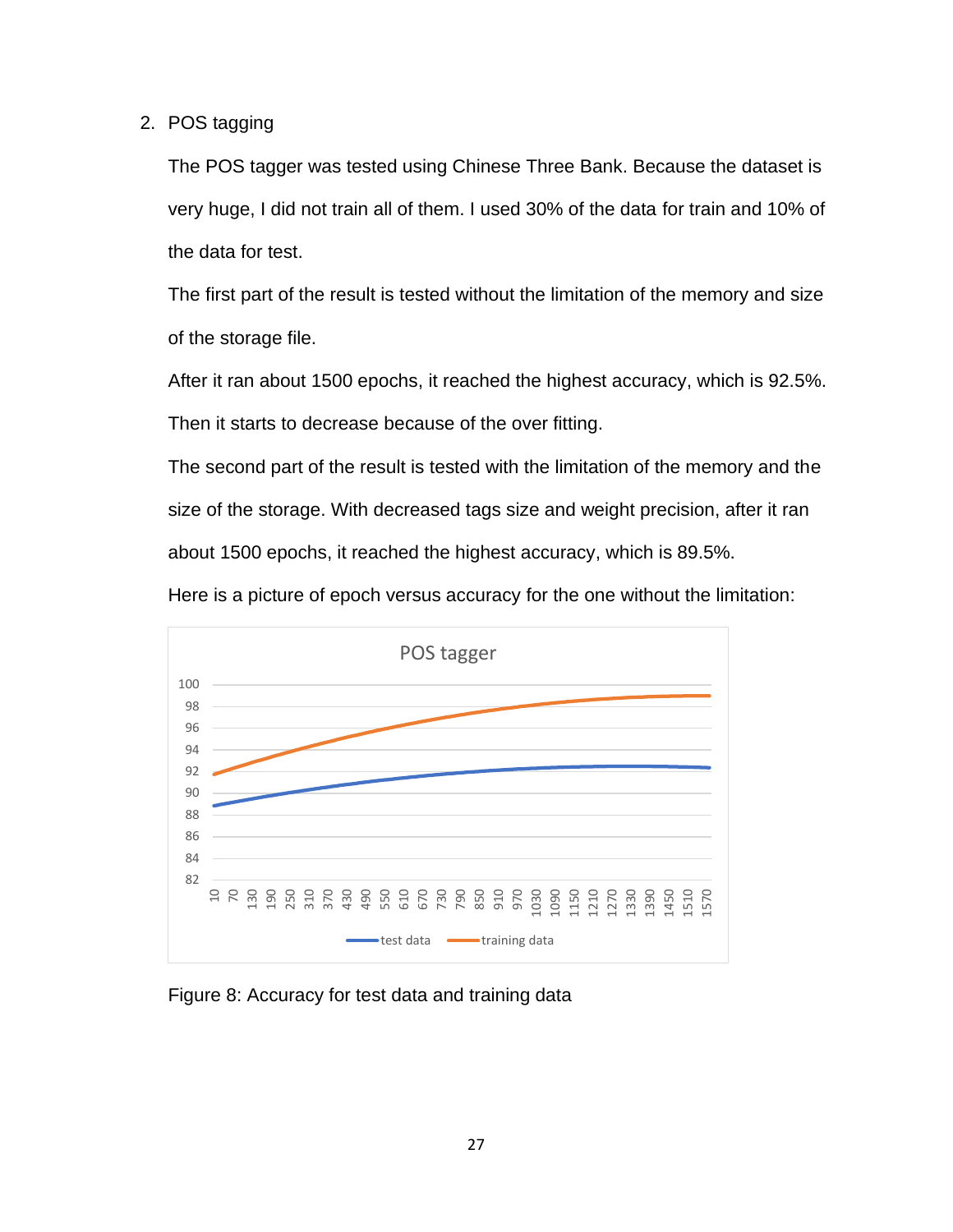Here is a figure of the POS tagging result:

辺向/v 充満/v 希望/v 的/u 新/a 世纪/n 一一/nx 一九九八年/t 新年/t 讲话/n (/w 附/y 附<br>|图片/n 1/m 张/q )/w 国家/n 主席/n 江/nr 泽民/nr<br>|中共中央/nt 总书记/n 、/w 国家/n 主席/n 江/nr 泽民/nr<br>|イマー九九七年/t 十二月/t 三十一日/t )/w<br>|中共中央/nt 法书记/n 、/w 国家/n 主席/n 江所 洋民/nr 洋民/nr 洋民/nr 希望/v 的/u 新/a 世纪/n · 九九八年/t 新年/t 讲话/n (/w 附/ 的/u 行动/vn 纲领/n 。/w

Figure 9: Chinese POS tagging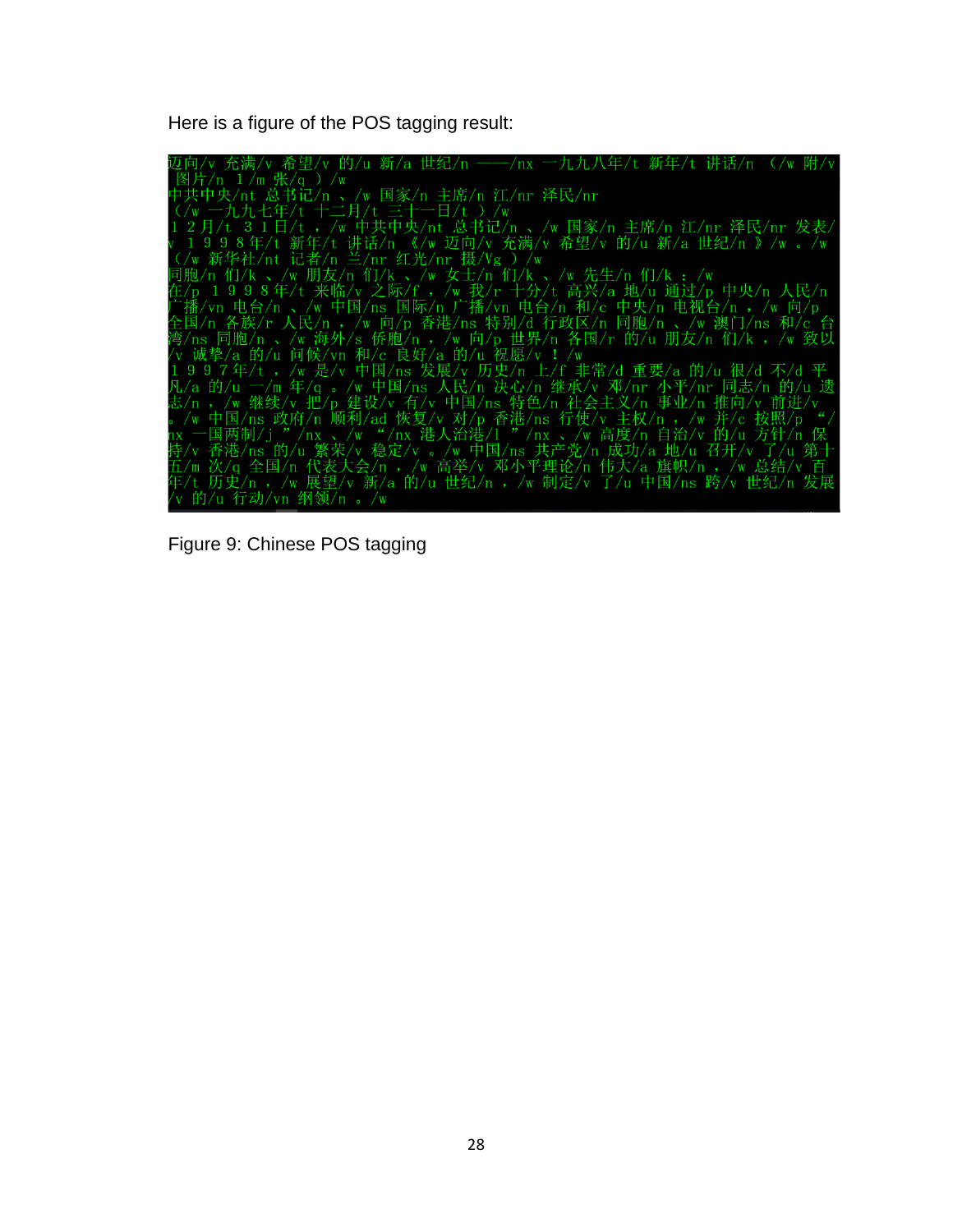# 3. Named Entity Recognition

The named entity recognizer was trained and tested under MSRA dataset. The accuracy for the test data is around 83.6%. From the test data observed, the location and the person name are more likely to be tagged correctly. However, the organization names are less likely to be tagged correctly. The reason is that the location names are very stable. There are no new introduced names. Person names consist of some common name characters, so they are more likely to hit. However, the organization names consist of either location characters or widely used characters, so they are unlikely to be tagged correctly.



Figure 10: Named Entity Recognition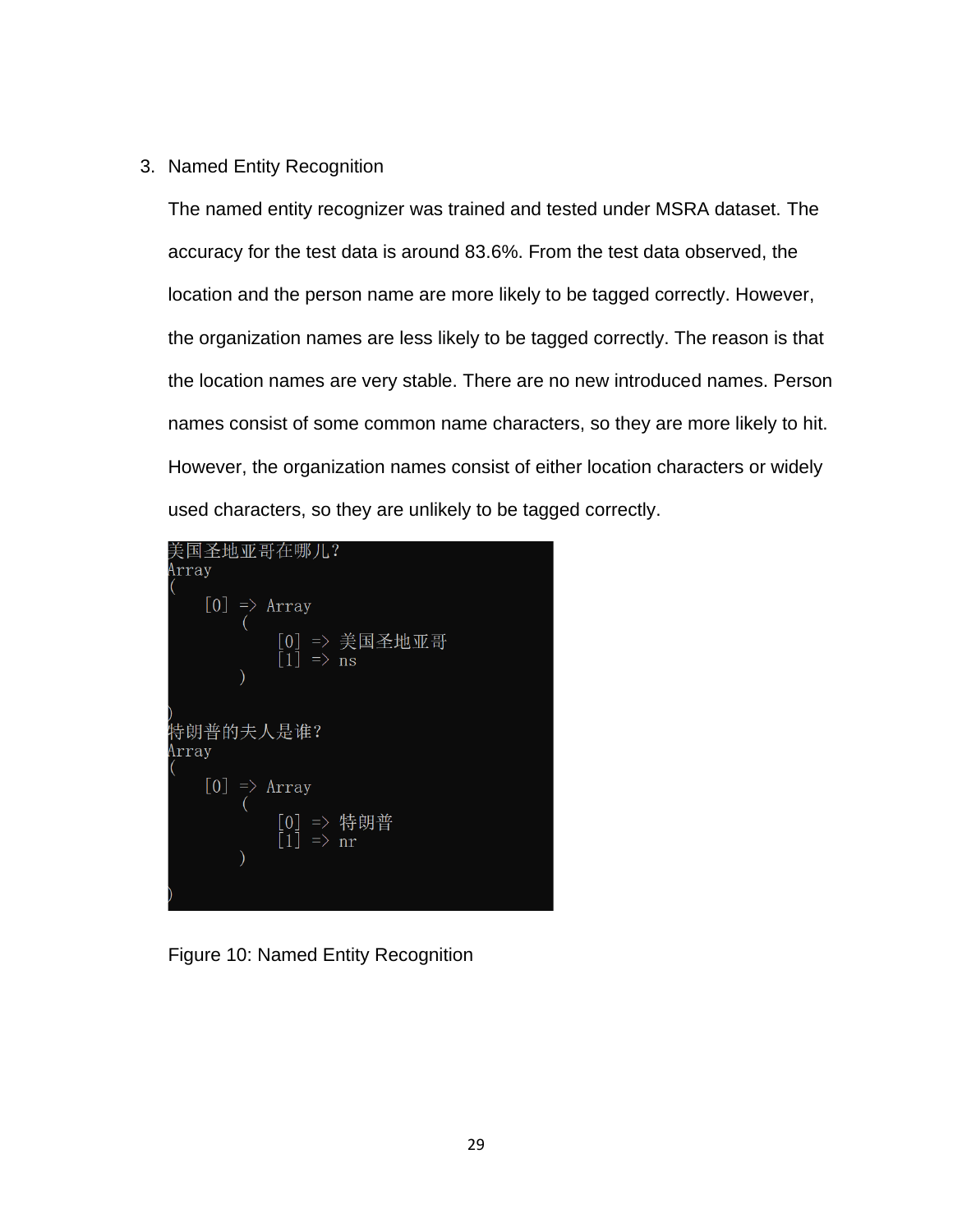- 4. Question and answering System
	- 4.1 Tree Parser Testcase

In this section, we test the accuracy of the parser successfully parse the text into semantic triple.

Figure 4 shows the triplets extracted from the sentence:

珠穆朗玛峰是喜马拉雅山脉的主峰,同时是世界海拔最高的山峰,位于中国与尼泊尔边境线上。

Translation:

Mount Everest is the main peak of the Himalayas. At the same time, it is the highest

mountain in the world. It is located on the border between China and Nepal.

| [QUESTION ANSWER LIST] $\Rightarrow$ Array                   |
|--------------------------------------------------------------|
|                                                              |
| [qqq 是 主峰]=> 珠穆朗玛峰                                           |
| [珠穆朗玛峰 qqq 主峰]=> 是<br>[珠穆朗玛峰 是 qqq]=> 世界最高峰                  |
| [qqq 是 喜马拉雅山脉 的 主峰]=> 珠穆朗玛峰                                  |
| [珠穆朗玛峰 qqq 喜马拉雅山脉 的 主峰] => 是                                 |
| [qqq 是 世界海拔] => 珠穆朗玛峰                                        |
| [珠穆朗玛峰 qqq 世界海拔]=> 是                                         |
| [gqq 是 世界海拔 最高 的 山峰] => 珠穆朗玛峰                                |
| [珠穆朗玛峰 qqq 世界海拔 最高 的 山峰]=> 是<br>[qqq 位于 中国与尼泊尔边境线上] => 珠穆朗玛峰 |
| [珠穆朗玛峰 qqq 中国与尼泊尔边境线上] => 位于                                 |
| [珠穆朗玛峰 位于 qqq] => 中国与尼泊尔边境线上                                 |
| [qqq 是 世界最高峰] => 珠穆朗玛峰                                       |
| [珠穆朗玛峰 qqq 世界最高峰]=> 是                                        |
|                                                              |

Figure 11: Triplets of Chinese sentence

The parser tree extracts triplets from all three sub-sentence information

contained in this sentence.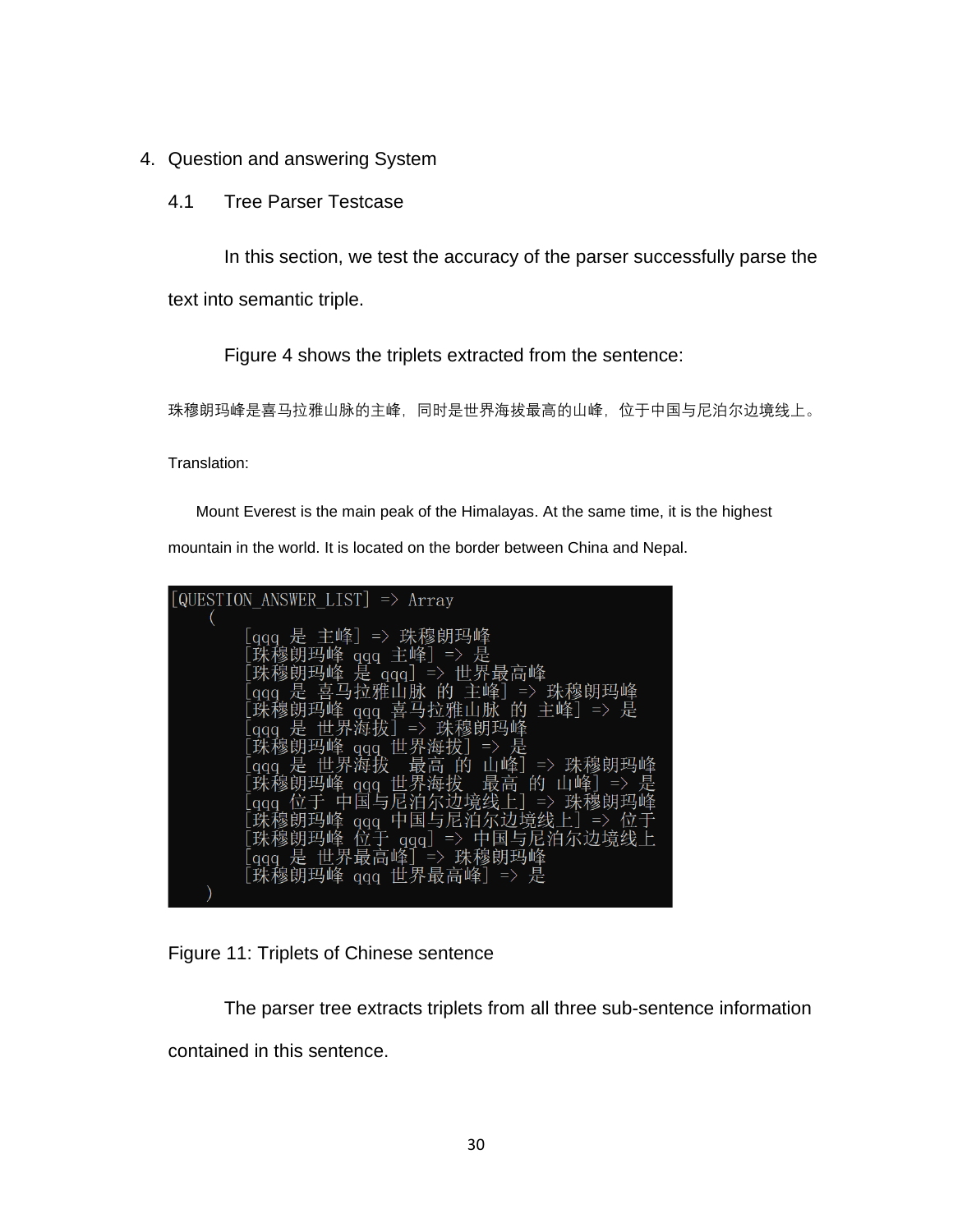#### Conclusion and Future work

Natural Language Processing is a very hard area. Completing a series of tasks in this project gives me a basic idea how machine can "understand" human language.

In this project, we improved existing Chinese Segmentation Algorithm. We implemented a POS tagger for Chinese words. We implemented a named entity recognizer for Chinese. Finally, we implemented a Chinese Question Answering System. Now the system can process Chinese text at a better accuracy and answer simple factoid questions.

Many different approaches are used in this project, including rule-based for question answering system, statistical based for Chinese word Segmentation. Machine learning approaches for Part-of-Speech Tagging and Named Entity Recognition.

There are many challenges in this project. The Major challenge is to implement a maximum entropy model. PHP does not have internal Machine Learning Library. It took me some time to learn and implement the machine learning techniques. Another challenge I had is to parse Chinese gramma. The Chinese gramma is more complex than I thought. Even I speak Chinese in my whole life, I still had hard time to generate the Chinese Gramma Parser.

There are many futures works can be done. The knowledge-based Question Answering system is less popular nowadays because it can only answer limited factoid questions. The IR-based or hybrid QA systems can answer more questions based on the all sources from internet. Yioop is a search engine so it will have this system in the future.